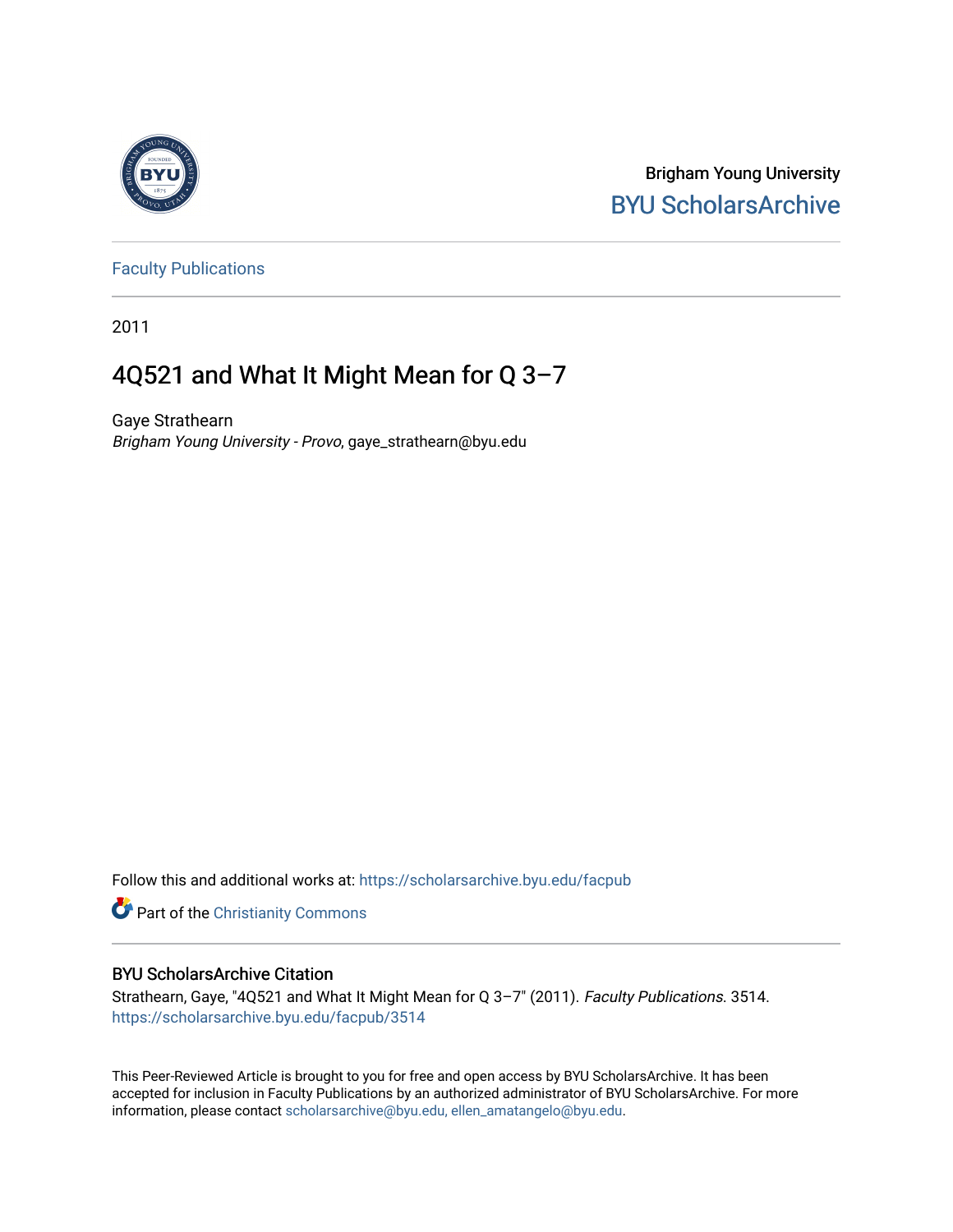CHAPTER 20

 $\infty$ 

# **4Q521 and What It Might Mean for Q 3–7**

*Gaye Strathearn*

I am personally grateful for S. Kent Brown. He was a commit-<br>tee member for my master's thesis, in which I examined 4Q521. Since that time he has been a wonderful colleague who has always encouraged me in my academic pursuits.

The relationship between the Dead Sea Scrolls and Christianity has fueled the imagination of both scholar and layperson since their discovery in 1947. Were the early Christians aware of the community at Qumran and their texts? Did these groups interact in any way? Was the Qumran community the source for nascent Christianity, as some popular and scholarly sources have intimated,<sup>1</sup> or was it simply a parallel community? One Qumran fragment that

<sup>1.</sup> For an example from the popular press, see Richard N. Ostling, "Is Jesus in the Dead Sea Scrolls?" *Time Magazine*, 21 September 1992, 56–57. See also the claim that the scrolls are "the earliest Christian records" in the popular novel by Dan Brown, *The Da Vinci Code* (New York: Doubleday, 2003), 245. For examples from the academic arena, see André Dupont-Sommer, *The Dead Sea Scrolls: A Preliminary Survey* (New York: Macmillan, 1952), 98–100; Robert Eisenman, *James the Just in the Habakkuk Pesher* (Leiden: Brill, 1986), 1–20; Barbara E. Thiering, *The Gospels and Qumran: A New Hypothesis* (Sydney: Theological Explorations, 1981), 3–11; Carsten P. Thiede, *The Dead Sea Scrolls and the Jewish Origins of Christianity* (New York: Palgrave, 2001), 152–81; José O'Callaghan, "Papiros neotestamentarios en la cueva 7 de Qumrān?," *Biblica* 53/1 (1972): 91–100. None of these arguments has been embraced by the majority of scholars.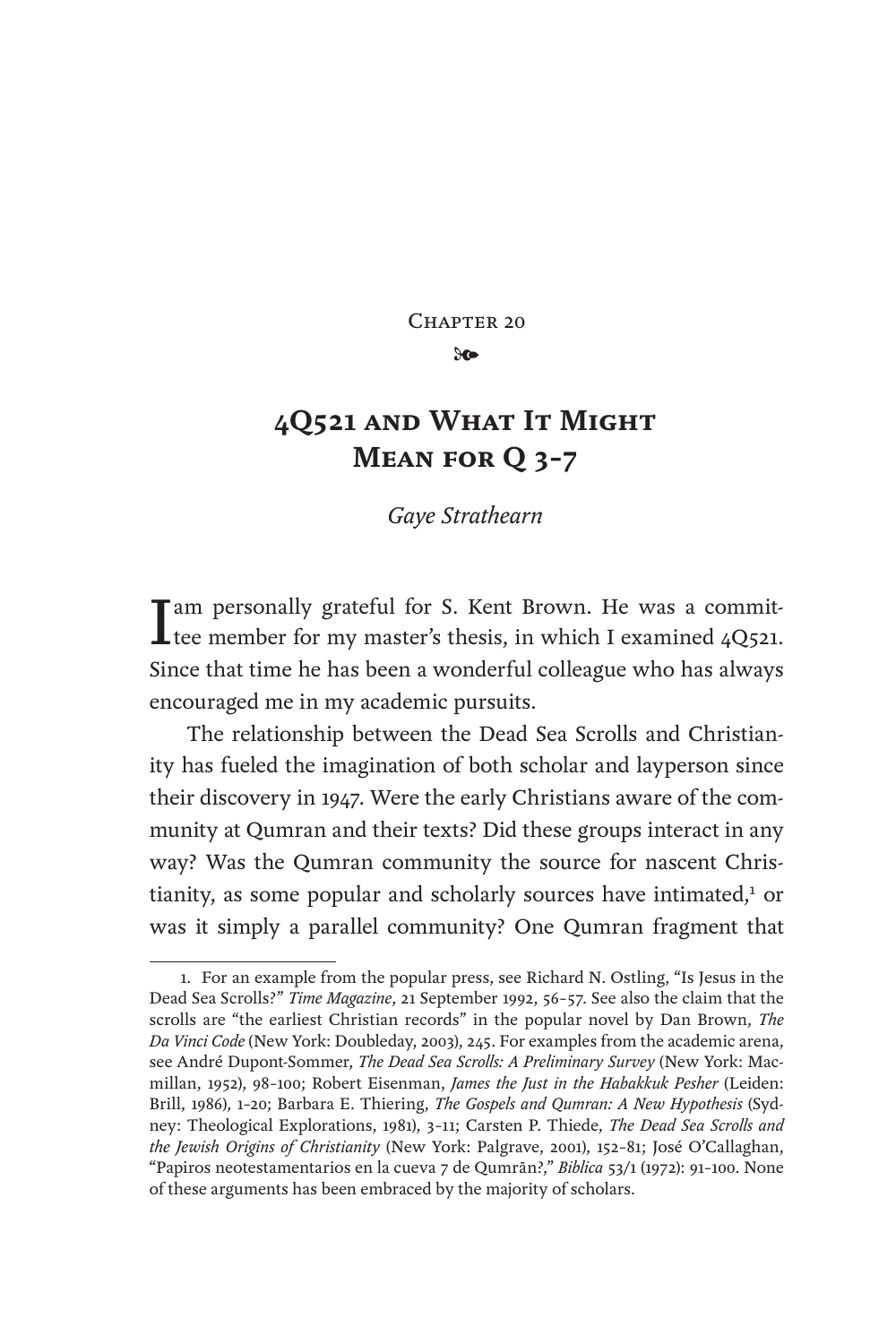may provide an important window into this discussion is 4Q521.<sup>2</sup> Although a fragmentary text, it clearly describes the eschatological expectation of activities that are remarkably close to activities found in a hypothetical document known as Q, which scholars have (re)created from the gospels of Matthew and Luke. It identifies Jesus as the Coming One (*ho erchomenos*), the figure anticipated by John the Baptist who would "baptize  $\dots$  in [holy] spirit and fire" (Q 3:16).<sup>3</sup> In addition, the Coming One gives sight to the blind, makes the lame to walk, cleanses the lepers, heals the deaf, raises the dead, and preaches to the poor (Q 7:22). In 4Q521 we read of eschatological events that will take place at the coming of the messiah: the release of captives, opening the eyes of the blind, straightening out the twisted, healing the badly wounded, raising the dead, and proclaiming good news to the poor (4Q521 2 II, 8 and 12). Both Q 7:22 and 4Q521 are based on a particular messianic interpretation of Isaiah 61—a healing and preaching messiah—that was not a common Jewish expectation in the first century AD.<sup>4</sup> Prior to the discovery and publication of 4Q521, however, this interpretation seemed to be peculiar to the Christian tradition. 4Q521 challenges that assumption.

The similarities between the two texts have divided scholars over the importance of 4Q521 for the study of early Christianity. Thomas Hieke notes that "the role of the messianic figure in 4Q521 is doubtful and the relationship of Qumran texts to Q completely unclear." For him, the value of 4Q521 is that it is "an important witness to the fact that certain texts and motifs from the Book of Isaiah are prolific and well-known in the discourse of Early Judaism."<sup>5</sup>

<sup>2.</sup> Émile Puech, *Qumrân grotte 4, XVIII: Textes Hébreux (4Q521–4Q528, 4Q576– 4Q579)*, DJD XXV (Oxford: Clarendon, 1998), 1–38.

<sup>3.</sup> All quotations from Q are taken from James M. Robinson, Paul Hoffmann, and John S. Kloppenborg, eds., *The Critical Edition of Q* (Minneapolis: Fortress, 2000).

<sup>4.</sup> The Masoretic Text (MT) of Isaiah 61:1 does not include "giving sight to the blind," but the phrase is found in the Septuagint (LXX). In the MT "giving sight to the blind" is found in Isaiah 35:5 and Psalm 146:8.

<sup>5.</sup> Thomas Hieke, "Q 7,22—A Compendium of Isaian Eschatology," *Ephemerides Theologicae Lovanienses* 82/1 (2006): 179.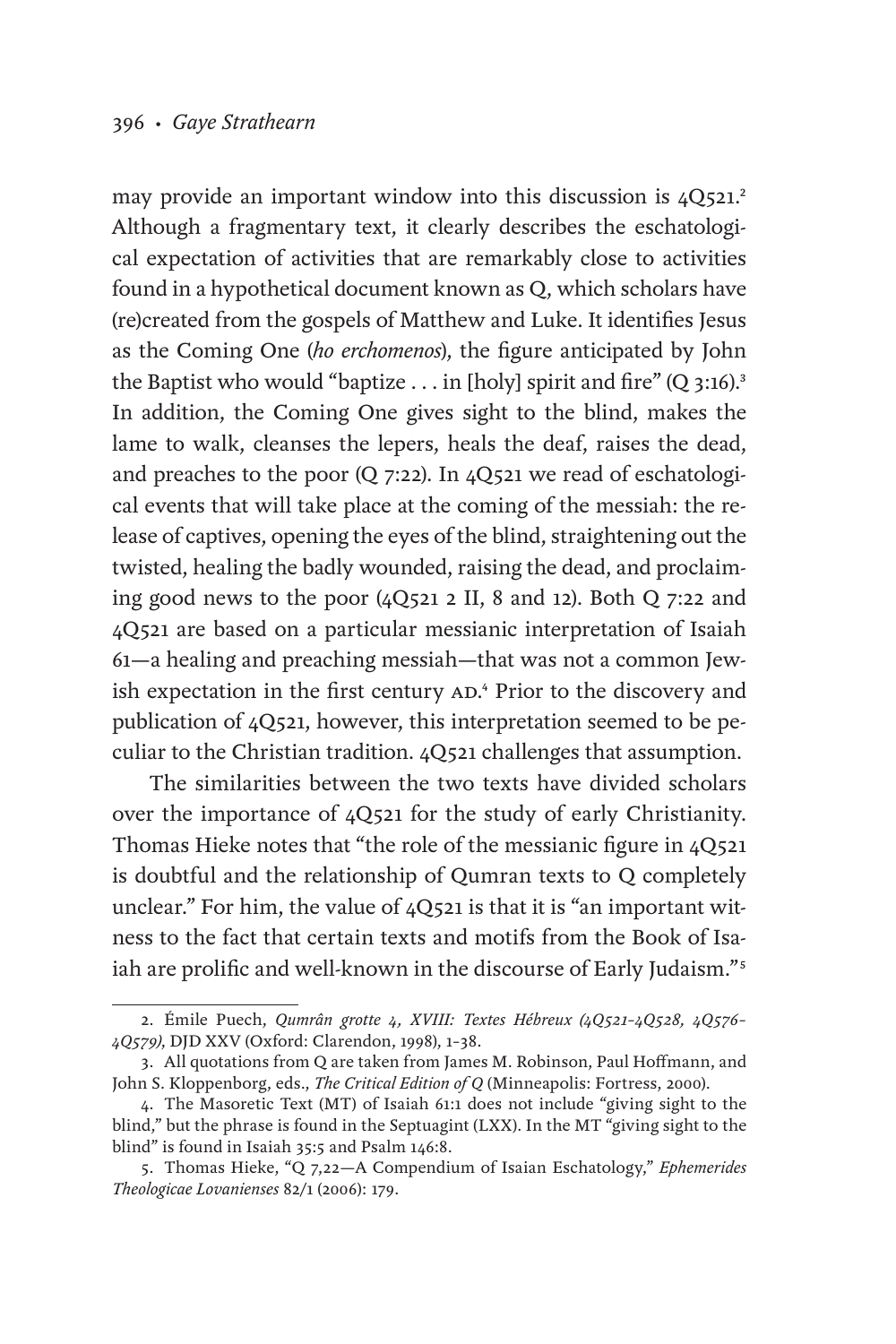Frans Neirynck concludes that "it would be too rash a conclusion . . . to suggest that 'New Testament writers' may have known  $4Q521$ ."<sup>6</sup> In contrast, however, James M. Robinson has mused that "the list of healings from Isaiah may not be original to Q for it is remarkably similar to the Qumran fragment 4Q521."<sup>7</sup> John J. Collins has gone even further. He claims that the author of Q either knew of 4Q521 or "at the least . . . drew on a common tradition."8 Thus George J. Brooke correctly summarizes, "Whether we conclude that Jesus must have known of this tradition directly from a Qumran source or that it was mediated to him some other how, the details of the similarities are too great to be brushed aside."<sup>9</sup>

In drawing these conclusions about 4Q521 and Q, however, none of these scholars seems to have appreciated the significance of the material in column III of 4Q521's second fragment where, as Émile Puech has noted, there is fragmentary evidence for an expectation of the coming of an eschatological Elijah.<sup>10</sup> Therefore, 4Q521 and Q 3–7 share not only the expectation of a healing and preaching messiah, but also an interpretation of Malachi 4:5–6 (Heb. 3:23– 24) that an Elijah figure would be associated with the coming of this messiah. In this paper I will suggest that this additional factor strengthens Collins's conclusion that the author of Q either knew of 4Q521 or drew from common material. If it is the latter, however, we have no evidence for the common material. Therefore, I will argue that the Q community knew of 4Q521 and that therefore we

<sup>6.</sup> Frans Neirynck, "Q 6,20b–21; 7,22 and Isaiah 61," in *The Scriptures in the Gospels*, ed. Christopher M. Tuckett (Louvain: Leuven University Press, 1997), 58.

<sup>7.</sup> James M. Robinson, "The Matthean Trajectory from Q to Mark," in *Ancient and Modern Perspectives on the Bible and Culture: Essays in Honor of Hans Dieter Betz*, ed. Adela Yarbro Collins (Atlanta: Scholars Press, 1998), 131 n. 12.

<sup>8.</sup> John J. Collins, "The Works of the Messiah," *Dead Sea Discoveries* 1/1 (1994): 107.

<sup>9.</sup> George J. Brooke, *The Dead Sea Scrolls and the New Testament* (Minneapolis: Fortress, 2005), 262.

<sup>10.</sup> Émile Puech, "Some Remarks on 4Q246 and 4Q521 and Qumran Messianism," in *The Provo International Conference on the Dead Sea Scrolls: Technological Innovations, New Texts, and Reformulated Issues*, ed. Donald W. Parry and Eugene Ulrich (Leiden: Brill, 1999), 559–61.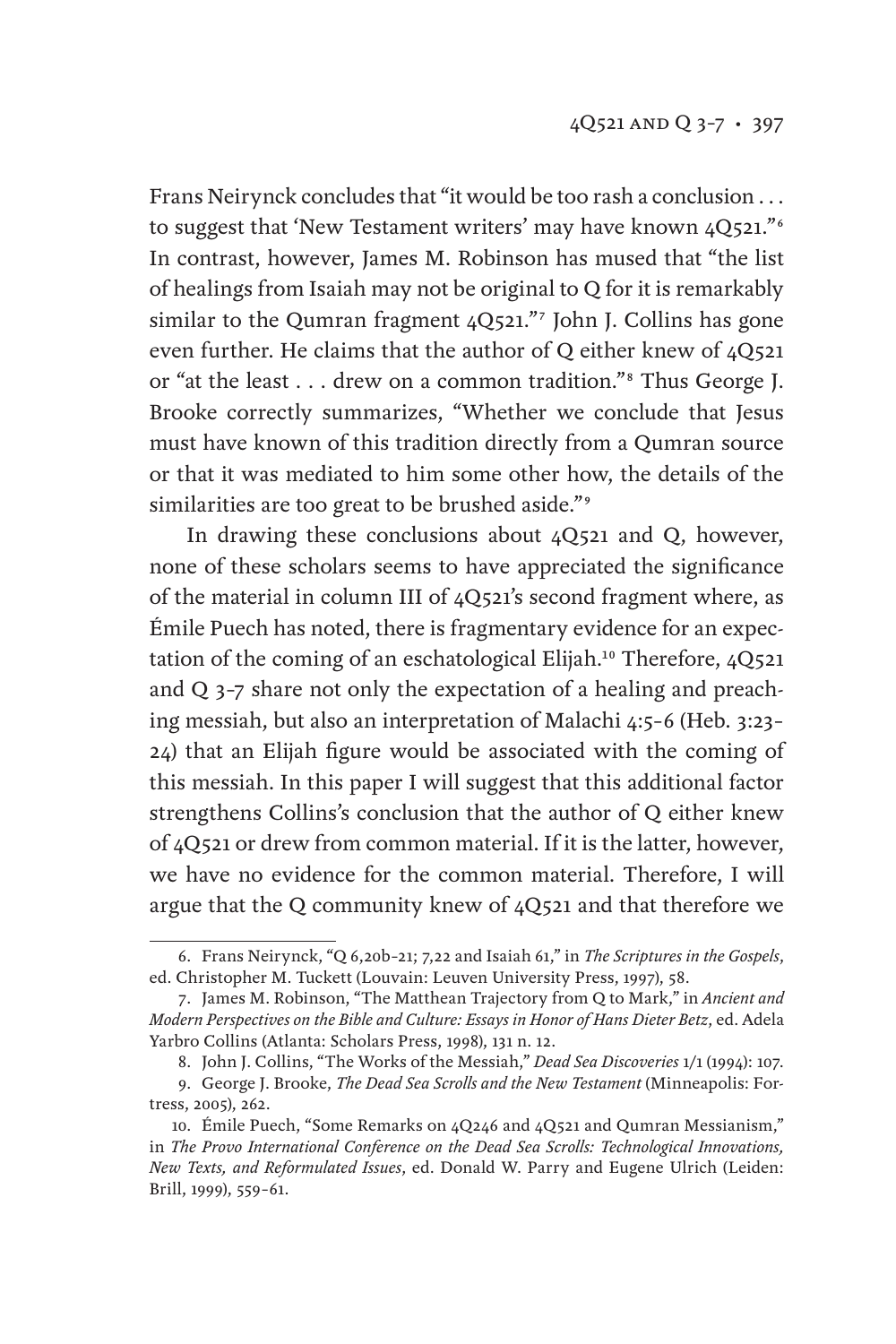are in a position to address the question of why John the Baptist plays such a prominent role in the first third of Q, a document primarily concerned with Jesus's sayings.

# **The Prophet and the Messiahs in Qumran and 4Q521**

Florentino García Martínez writes, "the large number of [messianic] references inserted in every kind of literary context, including legal contexts, testifies to its importance for the Qumran community."11 Although there is no monolithic messianic expectation, there was an expectation of more than one messianic figure. These figures are variously described performing both political and religious functions, liberating the community from the physical and spiritual oppression of its enemies, interpreting the law, acting as an eschatological judge, and providing an atonement.<sup>12</sup> In addition, one passage indicates that the community rules would be in force "until the coming of the prophet, and the Messiahs of Aaron and Israel" (1QS IX, 11: ʿ*d bw*ʾ *nby*ʾ *wmshykhy* ʾ*hrwn wysr*ʾ*l*).13 Thus, in conjunction with the messianic figures, we note the expectation of a prophet. Lawrence H. Schiffman interprets this phrase to mean that the two messiahs will be "announced by an eschatological prophet."<sup>14</sup> This interpretation is in keeping with the position of *nby*ʾ, which precedes the messianic construct in the sentence.<sup>15</sup>

<sup>11.</sup> Florentino García Martínez, "Messianic Hopes in the Qumran Writings," in *The People of the Dead Sea Scrolls*, ed. Florentino García Martínez and Julio Trebolle Barrera; trans. Wilfred G. E. Watson (Leiden: Brill, 1995), 189.

<sup>12.</sup> For a discussion, see García Martínez, "Messianic Hopes," 161–89.

<sup>13.</sup> The original scribe apparently misspelled the word for prophet as *ny*ʾ. The ב has been added above the line of the text. See James H. Charlesworth et al., eds., *The Dead Sea Scrolls: Hebrew, Aramaic, and Greek Texts with English Translations* (Tübingen: Mohr, 1994), 1:40. The anticipation of the coming of a future prophet is also found in 1 Maccabees 4:46; 14:41.

<sup>14.</sup> Lawrence H. Schiffman, *Reclaiming the Dead Sea Scrolls: Their True Meaning for Judaism and Christianity* (New York: Doubleday, 1995), 324.

<sup>15.</sup> In this passage *mshykh* only has reference to Aaron and Israel and not to the prophet, although García Martínez believes that he was still a messianic figure ("Messianic Hopes," 186-88).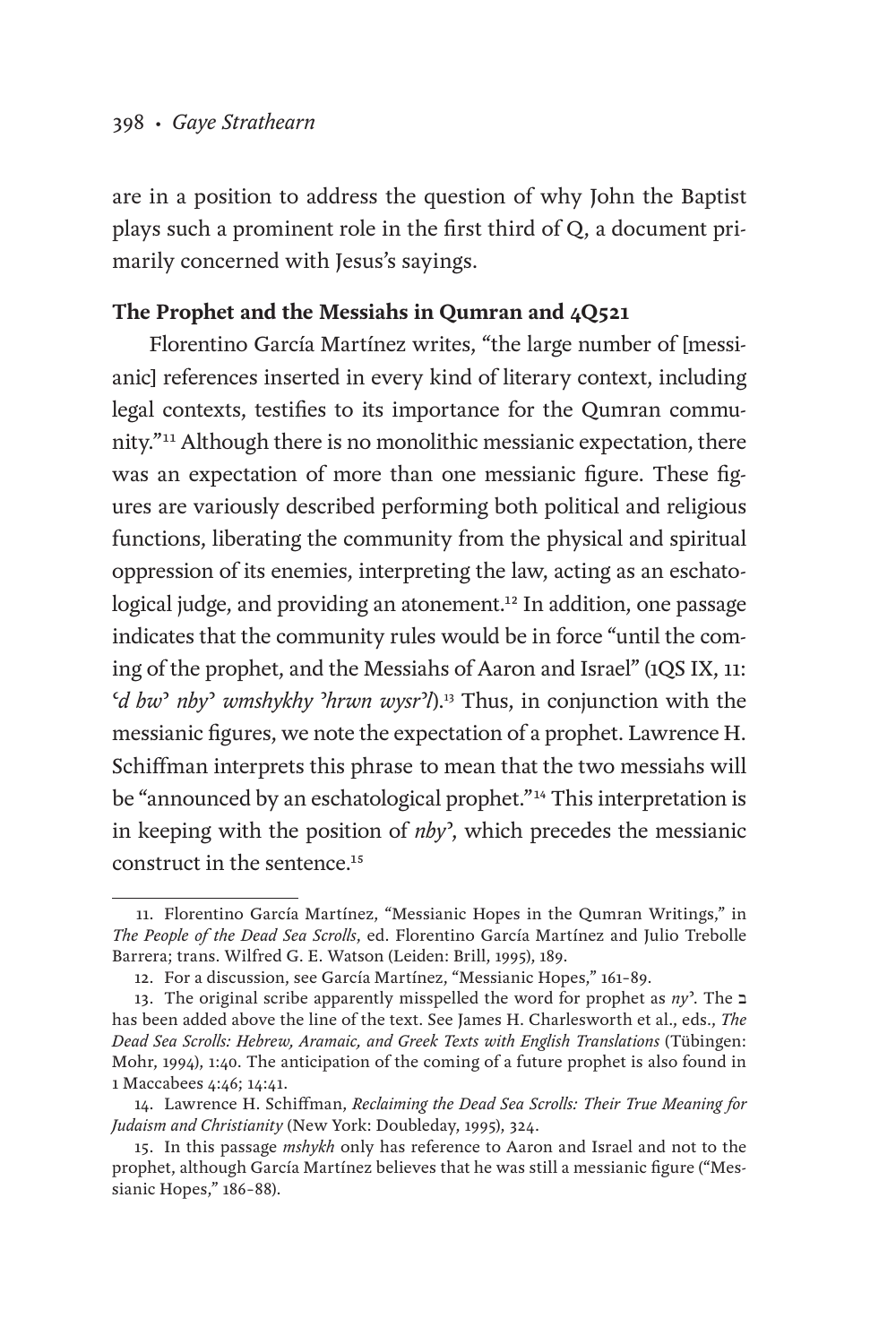Unfortunately, the text does not delineate more fully for us the functions of this prophet. There are, however, references in other Qumran materials that enhance our understanding of this figure. 11Q13 seems to describe an eschatological prophet who is identified as "the messenger" who is "anointed of the spirit" (11Q13 II, 15-19).<sup>16</sup> Although the text at this point is fragmentary, it is clear that the prophet's role is to announce salvation, and the context implies that he will introduce the judicial action of the messianic figure, Melchizedek. Similarly, 4Q175 contains a pastiche of texts that the community interprets messianically, including Deuteronomy 18:18– 19: "I would raise up for them a prophet from among their brothers, like you [i.e., Moses], and place my words in his mouth, and he would tell them all that I command them. And it will happen that the man who does not listen to my words, that the prophet will speak in my name, I shall require a reckoning from him" (4Q175 5–8).17 Thus the prophet, who is associated in some way with Moses, acts as a mouthpiece for Yahweh on earth. In addition, this prophet in 4Q175 is specifically identified with a messianic figure who will destroy the enemies of the covenant people (4Q175 12-13, drawing on Numbers 24:17).

Although 4Q175 makes the association of the eschatological prophet with Moses, at least fragmentary evidence reveals that the Qumran community also looked for a prophetic Elijah figure. 4Q558 reads, "therefore I will send Elijah be[fore . . .],"<sup>18</sup> which phrase clearly presupposes Malachi 4:5 (Heb. 3:23). The Masoretic text of Malachi reads, "Behold I will send the prophet Elijah to you before

<sup>16.</sup> The word *prophet* is not used in the extant text, but it has generally been accepted that the messenger refers to a prophet. See Marius de Jonge and A. S. van der Woude, "11Q Melchizedek and the New Testament," *New Testament Studies* 12 (1966): 306–7; and García Martínez, "Messianic Hopes," 186.

<sup>17.</sup> Unless noted otherwise noted, I have taken all scrolls translations from Florentino García Martínez, *The Dead Sea Scrolls Translated: The Qumran Texts in English*, trans. Wilfred G. E. Watson, 2nd ed. (Leiden: Brill; 1996).

<sup>18.</sup> Collins, "Works of the Messiah," 106. See J. Starcky, "Les quatre étapes du messianisme à Qumran," *Revue biblique* 70 (1963): 498.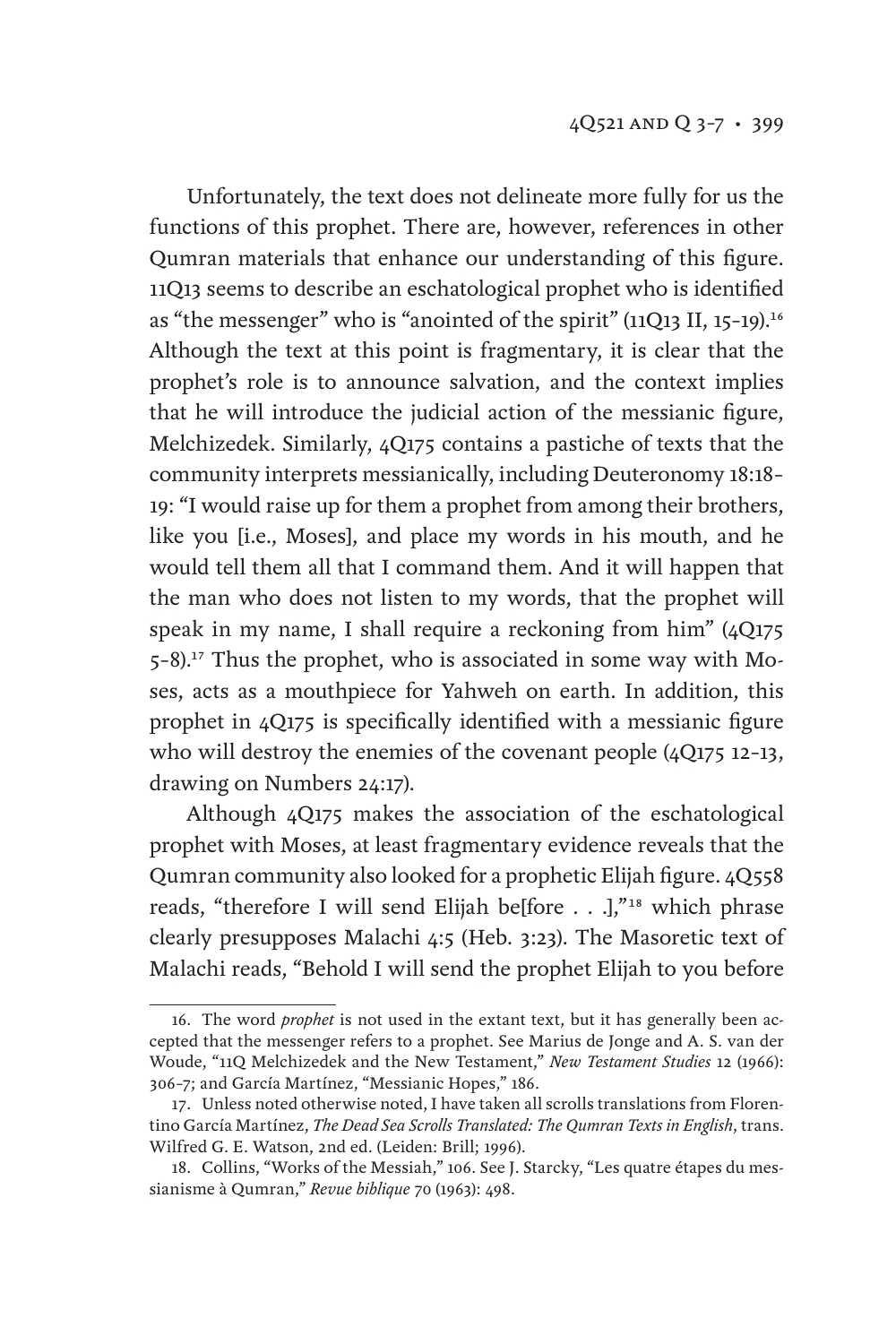the great and terrible day of the Lord comes" (cf. Sirach 48:10). The context for this verse is established by Malachi 3:1, "Behold, I will send my messenger, and he shall prepare the way before me [i.e., Yahweh]." Beth Glazier-McDonald has convincingly argued that the messengers in Malachi 3:1 and Elijah in Malachi 4:5 (Heb. 3:23) "are one and the same."19 She notes that Yahweh sent both individuals (*shlkh*), their arrival is near (*hnh*), and both of their missions are to prepare the people for the coming of Yahweh. We have already outlined the Qumran community's expectation of an eschatological prophet in association with the messianic age. The relationship, if any, between the "prophet like Moses" and Elijah in the minds of the Qumran community is impossible to establish given the fragmentary nature of texts from Qumran, but what is important here is that they did anticipate a prophetic figure and that Malachi's prophecy was known to them.<sup>20</sup> This concept from Qumran is important because Malachi's prophecy is not commonly found in Second Temple literature, although the messenger becomes important for the Q community (Q 7:27).

We place  $4Q521$  within this messianic spectrum. The editor of this text, Émile Puech, paleographically dates it to the first quarter of the first century bc, although he notes that our present text is probably a copy of an earlier document.<sup>21</sup> He argues that its author was an Essene. Not all scholars agree with the attribution of the text to the Essenes, but Puech notes some thematic and verbal parallels with other Qumran material.<sup>22</sup> He gives two main reasons why these connections are not more numerous: (1) the fragmentary

<sup>19.</sup> Beth Glazier-McDonald, *Malachi: The Divine Messenger* (Atlanta: Scholars Press, 1987), 263.

<sup>20.</sup> 4Q253a 1 I, 1–4 also includes a quotation from Malachi. Once again we are dealing with a fragment, but the quotation that precedes the promise of Elijah's return is from Malachi 3:16–18.

<sup>21.</sup> Puech, *Qumrân grotte 4*, 36.

<sup>22.</sup> For an example of a scholar who does not believe that 4Q521 was an Essene document, see Geza Vermes, *The Complete Dead Sea Scrolls in English* (New York: Penguin, 1997), 391.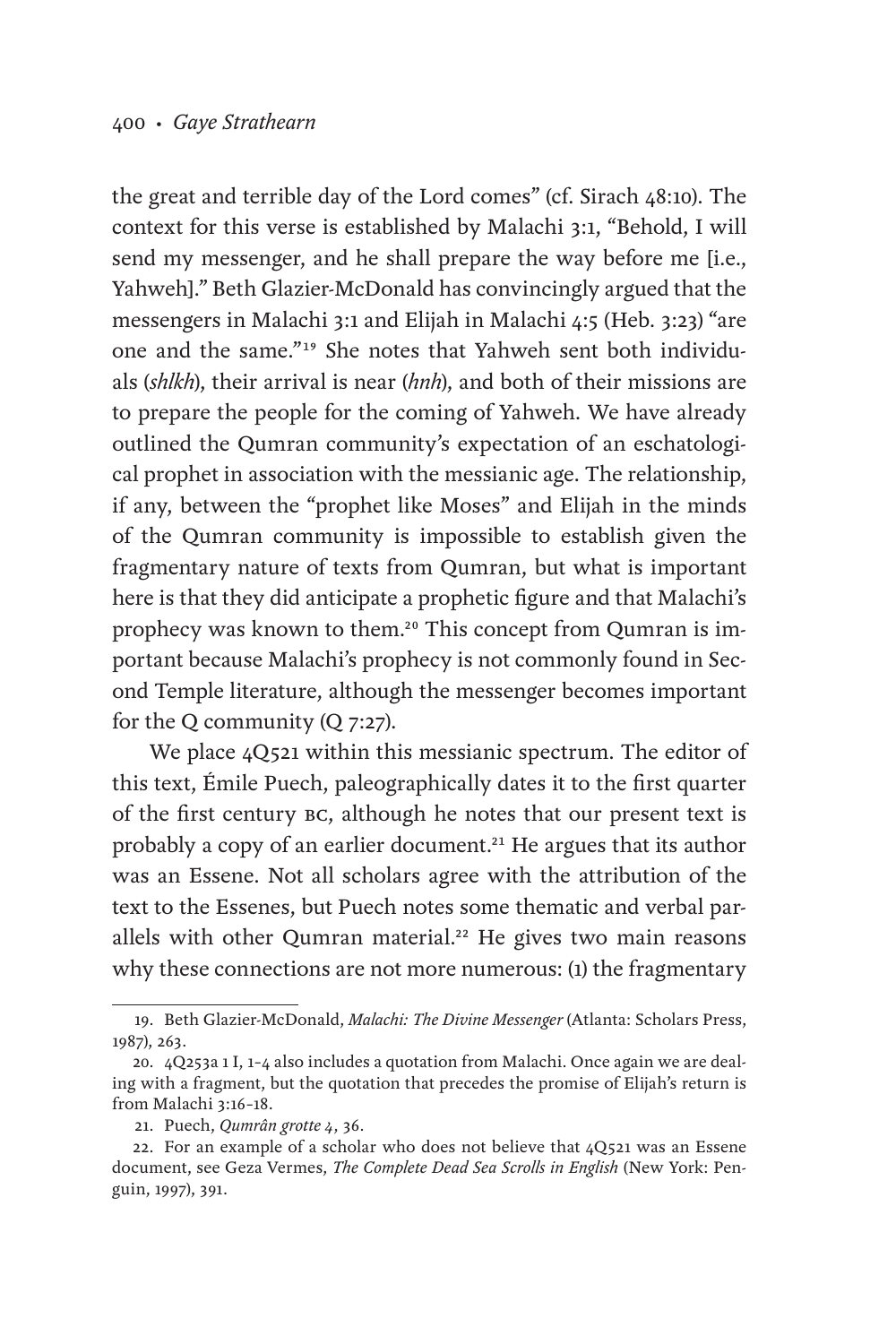nature of the text and (2) its origins within the first generation of the Qumran community before much of the characteristic theology had developed. Most important, for Puech, "the dual messianism attested in this scroll appears to recommend the allocation of the composition of this work to the Essene movement."23 The purpose of the text seems to be to encourage the pious to persevere because the messianic era and time of judgment were imminent.<sup>24</sup>

The largest fragment (fragment 2) contains three columns. The text of column II reads as follows:

- 1 [for the heav]ens and the earth will obey his Messiah,<sup>25</sup>
- 2 [and all] that is in them will not turn away from the commandments of the holy ones.<sup>26</sup>
- 3 Be encouraged, you who are seeking the Lord in his service!
- 4 Will you not, perhaps, encounter the Lord in it, all those who hope in their heart?
- 5 For the Lord will observe the devout, and call the just by name,
- 6 and upon the poor he will place his spirit, and the faithful he will renew with his strength.
- 7 For he will honor the devout upon the throne of an eternal royalty,
- 8 freeing prisoners, giving sight to the blind, straightening out the twisted.
- 9 Ever shall I cling to those who hope. In his mercy he will jud[ge,]

26. Although García Martínez has translated *qdwshym* as "holy precepts," I have followed Puech in translating it as "holy ones" or saints (*Qumrân grotte 4*, 11).

<sup>23.</sup> Puech, *Qumrân grotte 4*, 38.

<sup>24.</sup> Puech, *Qumrân grotte 4*, 38.

<sup>25.</sup> Puech suggests that the *mshykhw* could be read as a defective form of the plural ("Some Remarks on  $4Q_246$  and  $4Q_521$ ,"  $554-55$ ). I, however, have opted for the singular reading for two reasons: (1) because of the parallel with "his spirit" in line 6 and (2) because the standard plural form *mshykhyh* is found in one of the fragments, 4Q521 8 9. Florentino García Martínez, "Messianische Erwartungen in den Qumranschriften," *Jahrbuch für biblische Theologie* 8 (1993): 182–83.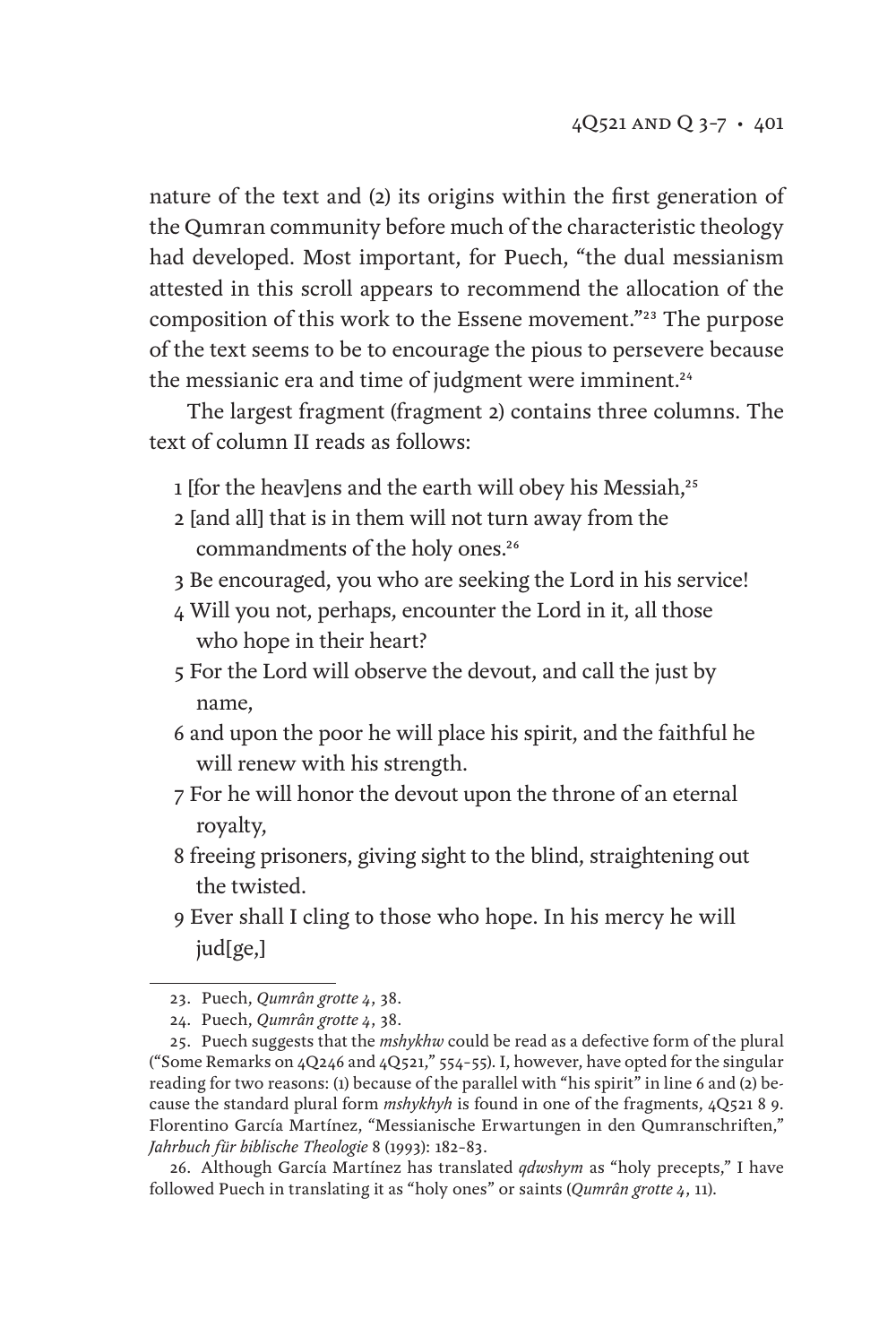10 and from no one shall the fruit [of] good [deeds] be delayed,

- 11 and the Lord will perform marvelous acts such as have not existed, just as he sa[id]
- 12 for he will heal the badly wounded and he will make the dead live, he will proclaim good news to the poor<sup>27</sup>
- 13 give lavishly [to the need]y, lead the exiled and enrich the hungry.
- 14 [. . .] and all [. . .] (4Q521 2 II, 1–14)

The text then breaks off. Column III of fragment 2 continues as follows:

1 and the law of your favor. And I will free them with [...]<sup>28</sup>

```
2 . . .the fathers towards the sons [. . .]
```
3 who blesses the Lord in his approval [. . .]

4 May the earth rejoice in all the places [. . .]

- 5 for all Israel in the rejoicing of [. . .]
- 6 and his scepter.  $\ldots$ [ $\ldots$ ]
- $7 \ldots$ [ $\ldots$ ]

Seven items should be noted with this text as we investigate its significance for Q. First, its messianic nature is established in the very first line of column II with the word *mshykhw*. My reading of the text is in contrast to that of Jean Durhaime, who believes that the first two lines represent the end of a passage on the messiah and the saints and thus infers that these lines are thematically distinct from what follows.29 The paragraph break in the text may support

<sup>27.</sup> Although García Martínez has translated *ʿnwym* as "meek" I have translated it as "poor," which is the more common meaning.

<sup>28.</sup> Émile Puech originally restored the lacuna in context as follows: "And I will liberate them by [the word of your mouth (?) for] it is sure: 'The fathers are going/ returning to the sons.'" "Une apocalypse messianique (4Q521)," *Revue de Qumran* 60/15 (1992): 495; see Puech, "Some Remarks on 4Q246 and 4Q521," 554. However, in his critical edition he leaves the lacuna blank but discusses the possibility of this restoration (*Qumrân grotte 4*, 19).

<sup>29.</sup> Jean Durhaime, "Le messie et les saints dans un fragment apocalyptique de Qumrân (4Q521 2)," in *Ce Dieu qui vient: Études sur l'Ancien et le Nouveau Testament*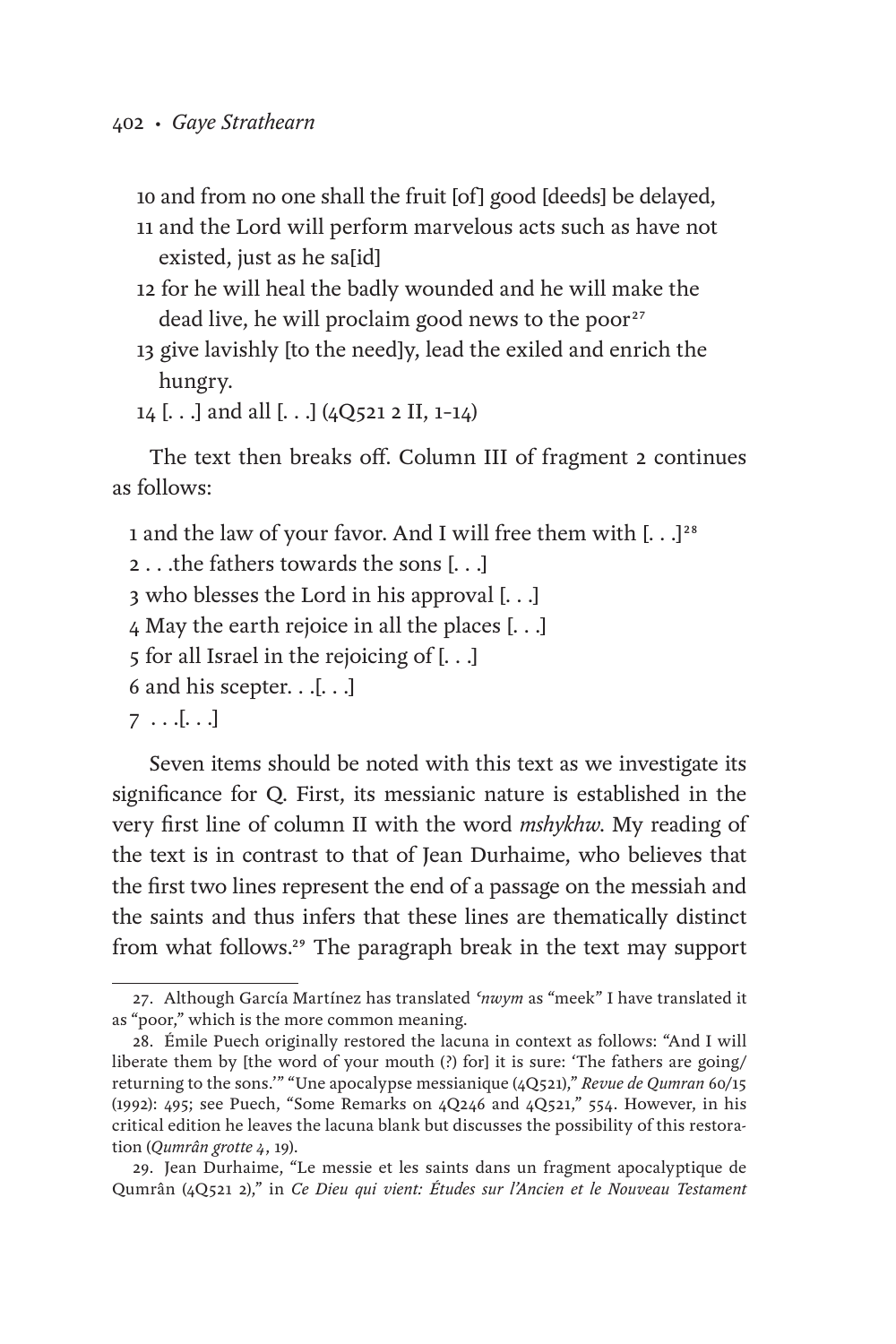this reading. However, there are more compelling reasons to see a coherency between the first two lines and the rest of the text. As Collins points out, any attempt to dissociate them "ignores the string of allusions to Psalm 146 in lines 1–9."30 Additionally, the suffix in *mshykhw* serves to link the first line to those that follow. Although we are limited by not having the text that preceded line 1, there is good reason to understand the suffix in reference to the *adonai* of lines 3, 4, and 11. In every instance where *mshykhw* is attested in the Hebrew Bible, the suffix refers to Yahweh.<sup>31</sup> Likewise, the only other definite example of *mshykhw* in the nonbiblical Qumran texts, 4Q377 2 II, 5, refers to Moses as the anointed of the Lord God of Abraham. In 4Q521 the author seems to have made a conscious effort to use *adonai* instead of the tetragrammaton because his sources in Psalm 147 and Isaiah 61 use the latter.<sup>32</sup> Puech suggests that this shift may reflect the author's desire to avoid any misuse of the divine name.<sup>33</sup>

Second, the phrase *heaven and earth* in line 1 is probably a "figure of speech (merism) for the expression of 'totality,'" as we find in the Hebrew creation story.<sup>34</sup> Although Puech and García Martínez translate the construct *shm<sup>c</sup>l* as "listen to," it can also mean "obey" (Genesis 3:17; Judges 2:20; Exodus 15:26) and, given the parallelism with line 2, that seems to make better sense here.<sup>35</sup> Thus line 1, in

*offertes au Professeur Bernard Renaud*, ed. Raymond Kuntzmann (Paris: Cerf, 1995), 267.

<sup>30.</sup> John J. Collins, "A Herald of Good Tidings: Isaiah 61:1–3 and Its Actualization in the Dead Sea Scrolls," in *The Quest for Context and Meaning: Studies in Biblical Intertextuality in Honor of James A. Sanders*, ed. Craig A. Evans and Shemaryahu Talmon (Leiden: Brill, 1997), 235 n. 38.

<sup>31.</sup> See 1 Samuel 2:10; 12:3, 5; 16:6; 2 Samuel 22:51; Psalms 2:2; 18:50 (Heb. 18:51); and 20:6 (Heb. 20:7); 28:8; and Isaiah 45:1.

<sup>32.</sup> This is not a surprising development since the Hebrew Bible often links the two titles (e.g., Genesis 15:2; Deuteronomy 3:24; 9:26; Joshua 7:7).

<sup>33.</sup> Puech, *Qumrân grotte 4*," 36.

<sup>34.</sup> John Sailhamer, "Genesis," in *The Expositor's Bible Commentary with the New International Version of the Holy Bible*, ed. F. E. Gaebelein, 12 vols. (London: Pickering and Inglis, 1979–92), 2:23. See Puech, "Some Remarks on 4Q246 and 4Q521," 555.

<sup>35.</sup> In French Puech uses *écouteront*, which can mean "listen to" or "hearken to" (*Qumrân grotte 4*, 11; "Une apocalypse messianique," 486). In his English publication he used the phrase *listen to* ("Some Remarks on 4Q246 and 4Q521," 553). See García Martínez, *Dead Sea Scrolls Translated*, 394. Others who translate it as "obey" are James D.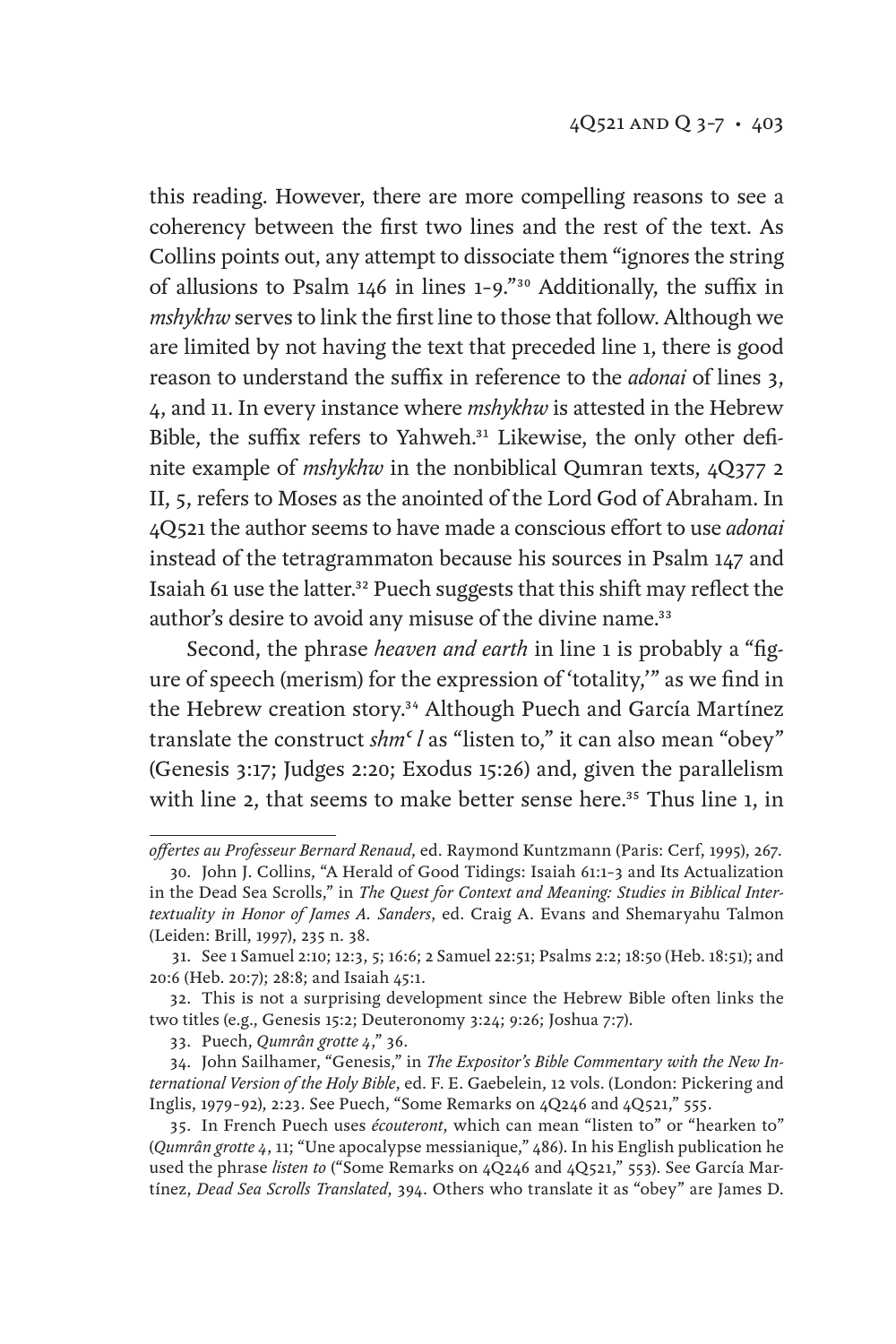essence, means that all things in heaven and earth (cf. Deuteronomy 10:14) will obey God's messiah. While "all things" certainly includes the notion of all people, it may also have broader connotations. Joel 3:15–16 indicates that this totality of "the heavens and the earth" also includes creations such as the sun, moon, and stars. We certainly have examples where the elements obey human directives (see Joshua 10:12–13; 1 Kings 17).

The third point concerns the debate over who performs the eschatological deeds in lines 7–13. Grammatically the subject is clearly *adonai*.36 The question may be asked *how* God will accomplish these acts. Would he use a human agent?<sup>37</sup> Clear instances in the Hebrew tradition show where God's agents assume responsibilities normally associated with God.<sup>38</sup> Although Psalm 146:5-8, one of the biblical texts that stands behind 4Q521, does not mention any human agent, in the Septuagint of Isaiah 61:1 God specifically anoints his agent to proclaim good news (*bśr*) to the poor, bind up the brokenhearted, proclaim liberty to the captives, open the prison to those who are captive, and open the eyes of the blind.<sup>39</sup> In fact, in none of the attested uses of the verb *bśr* in the Hebrew Bible is God the subject.<sup>40</sup> Likewise, while it is clear that the power

Tabor and Michael O. Wise, "4Q521 'On Resurrection' and the Synoptic Gospel Tradition: A Preliminary Study," *Journal for the Study of the Pseudepigrapha* 10 (1992): 151; and Collins, "Works of the Messiah," 99.

<sup>36.</sup> *Pace* Tabor and Wise, "4Q521 'On Resurrection,'" 149–55. For a critique of their reconstruction, see García Martínez, "Messianic Hopes," 170.

<sup>37.</sup> Hans Kvalbein, "The Wonders of the End-Time: Metaphoric Language in 4Q521 and the Interpretation of Matthew 11.5 par.," *Journal for the Study of the Pseudepigrapha* 18 (1998): 87–88; and Collins, "'Herald of Good Tidings,'" 234–35.

<sup>38.</sup> Cf. *Psalms of Solomon* 17:26; Isaiah 60. See also Edward P. Meadors, "The 'Messianic' Implications of the Q Material," *Journal of Biblical Literature* 118 (1994): 260.

<sup>39.</sup> Cf. also Isaiah 42:1–9, where God acts through an agent to give sight to the blind. Thus Hieke observes, "it is noteworthy that both Isaian texts [Isaiah 42:1–9 and 61:1] deal with an eschatological figure different from God who will bring the final redemption and salvation in the name of the Lord." Hieke, "Q 7,22," 180.

<sup>40.</sup> Tabor and Wise, "4Q521 'On Resurrection,'" 157–58. See also Collins's assessments: "It is surprising [in 4Q521] . . . to find God as the subject of preaching good news. This is the work of a herald or messenger" ("Works of the Messiah," 100), and "the suspicion arises that God is supposed to work through an agent here. Works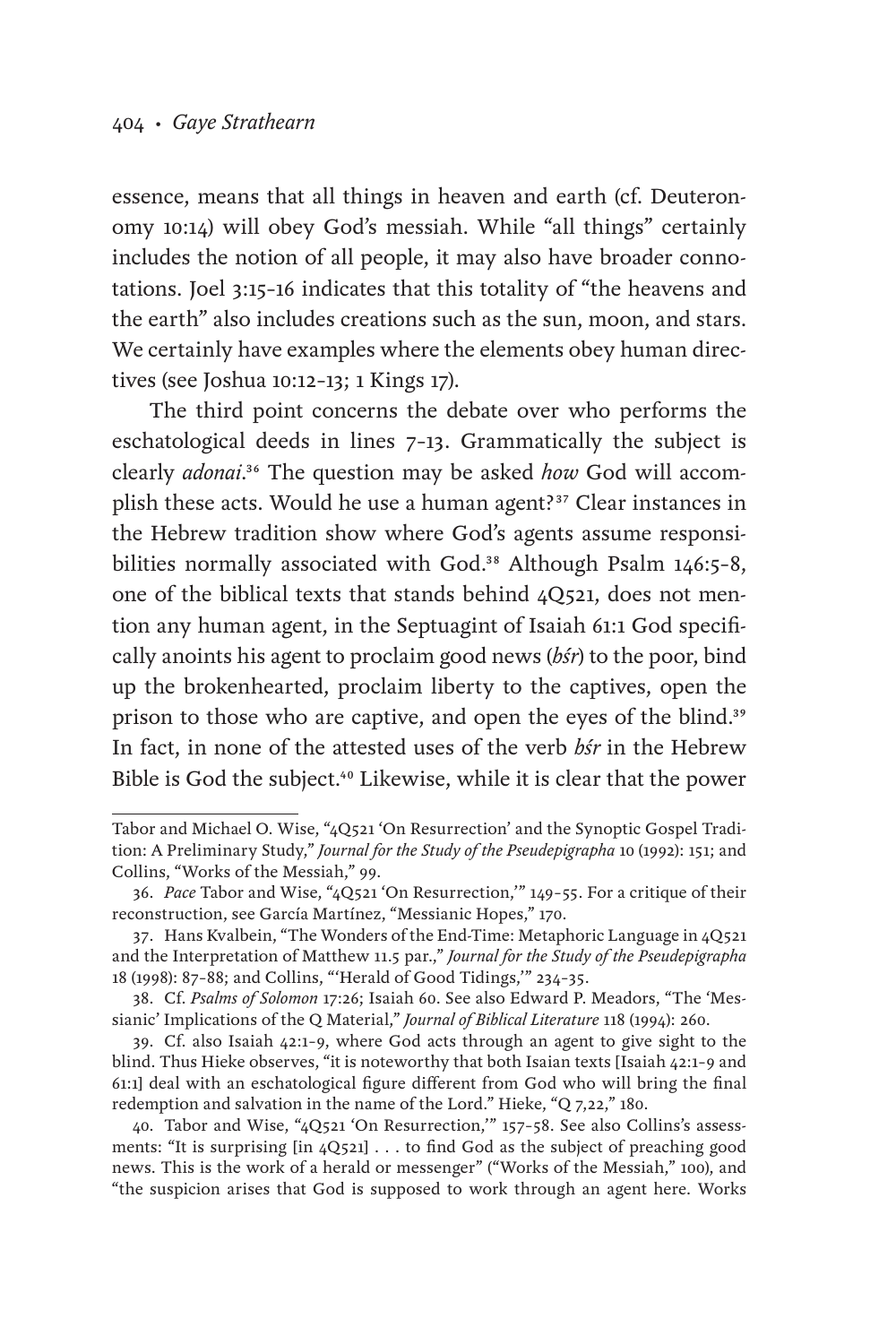to heal the sick and raise the dead originates with God in Hebrew literature (cf. Psalm 103:2–3), he invariably uses a human agent to accomplish the task (see 1QapGen<sup>ar</sup> XX, 22-29; 1 Kings 17:17-23; Sirach 48:5; 2 Kings 5:1–15).

We must seriously consider the implication of this fact for our understanding of 4Q521. If it is acknowledged that God is often, or even usually, represented as performing his mighty deeds through a human agent, who is there in 4Q521 who could be that agent? Although it is possible that it may be the holy ones (*qdwshym*) in line 2, as we have already noted, the suffix attached to *mshykh* in line 1 already ties the messiah to *adonai* in the lines that follow. Therefore, I would argue, although the ultimate source of these eschatological deeds is clearly God, it is well within the realm of Hebrew religious tradition to see him acting through an agent, and the only agent mentioned in this text that makes sense is the messiah. The totality of the "heaven and earth" that obey the messiah would then include not just humans but also other natural elements. In this context it would also refer to humans along with their burdens, diseases, and afflictions.

Fourth, God, through his messiah, is the giver of life in 4Q521: "he will make the dead to live" or, as Puech translates it, "he will raise the dead."41 This attribution seems to be loosely based on Isaiah 26:19. Robert Eisenman translates the verb *khwh* as "resurrect."<sup>42</sup> It must be noted, however, that the Hebrew gives no indication of whether the messiah would revive the dead to a state of mortality or immortality,<sup>43</sup> although fragment 5 of 4Q521 may support his

performed through an agent would, of course, be nonetheless the works of God" ("Herald of Good Tidings," 234–35).

<sup>41.</sup> Puech, *Qumrân grotte 4*, 11.

<sup>42.</sup> Robert H. Eisenman, "A Messianic Vision," *Biblical Archaeology Review* 17/6 (1991): 65.

<sup>43.</sup> The verb has the sense of "live," "sustain life," to be "revived," or to "give life." Ludwig Koehler, Walter Baumgartner, and Johann J. Stamm, eds., *The Hebrew and Aramaic Lexicon of the Old Testament*, trans. M. E. J. Richardson et al., 5 vols. (Leiden: Brill, 1994–2000), s.v. חיה, 1:309–10.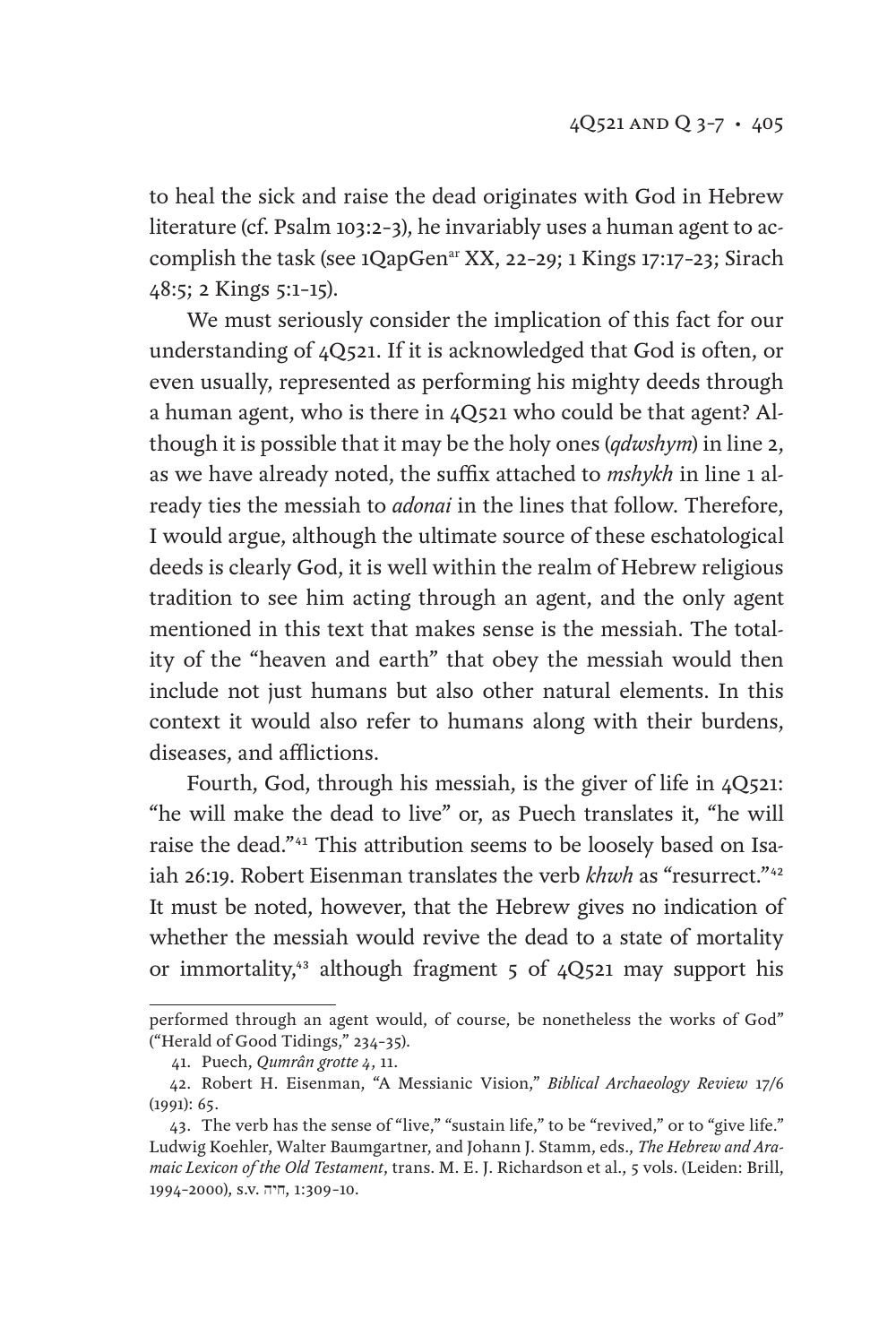translation. The text is fragmentary, but reads, "He [i.e., the Lord] shall open [graves ] and he shall o[pen  $\left($  ?) ] and  $\left[$  ] and the Valley of Death in  $\lceil$  l and the Bridge of the Defepl" (5 II, 8-12).<sup>44</sup> It seems clear that the raising of the dead in this instance is associated with the judgment in Sheol and therefore with the resurrection.

That the messiah is associated with the resurrection is also not surprising. Other Hebrew texts, such as *2 Baruch* 30 and *4 Ezra* 7, indicate that the resurrection takes place during the time of the messiah, but in neither of these texts is there any indication that the messiah brings about the resurrection. In this aspect 4Q521 is unique. Some may argue that it is precisely this point that proves that 4Q521 describes the eschatological deeds of God rather than of the messiah. But the subject of healing the mortally wounded and causing the dead to live must be the same as the person who will bear good tidings to the poor, and these are the works of an agent. Also, as we noted above, God is never the subject of *bśr* in the Hebrew Bible. Therefore it is not only possible, but entirely likely that the immediate subject for the rest of the deeds in this line is also God's agent. Again, we must acknowledge that the best candidate for that agent in this fragment is the messiah mentioned in 4Q521 2 II, 1.

Fifth, what does it mean that the messiah will "proclaim good news to the poor"? A similar phrase is found in the Hodayoth (i.e., the Thanksgiving Scroll found among the Dead Sea Scrolls), "herald of your goodness, to proclaim to the poor the abundance of your mercies" (1QH<sup>a</sup> XXIII, 14). But in 4Q521 the author is clearly indebted to Isaiah 61:1. Both the terms *proclaim good news* and *poor* are important for our investigation. *Bśr* means "to bring news."45 With the exception of 1 Samuel 4:17, in the Hebrew Bible, it denotes

<sup>44.</sup> English translation from *The Dead Sea Scrolls Reader: Additional Genres and Unclassified Texts*, ed. Donald W. Parry and Emanuel Tov (Leiden: Brill, 2005), 160–61.

<sup>45.</sup> Koehler, Baumgartner, and Stamm, *The Hebrew and Aramaic Lexicon of the Old Testament*, s.v. בשר, 1:163–64.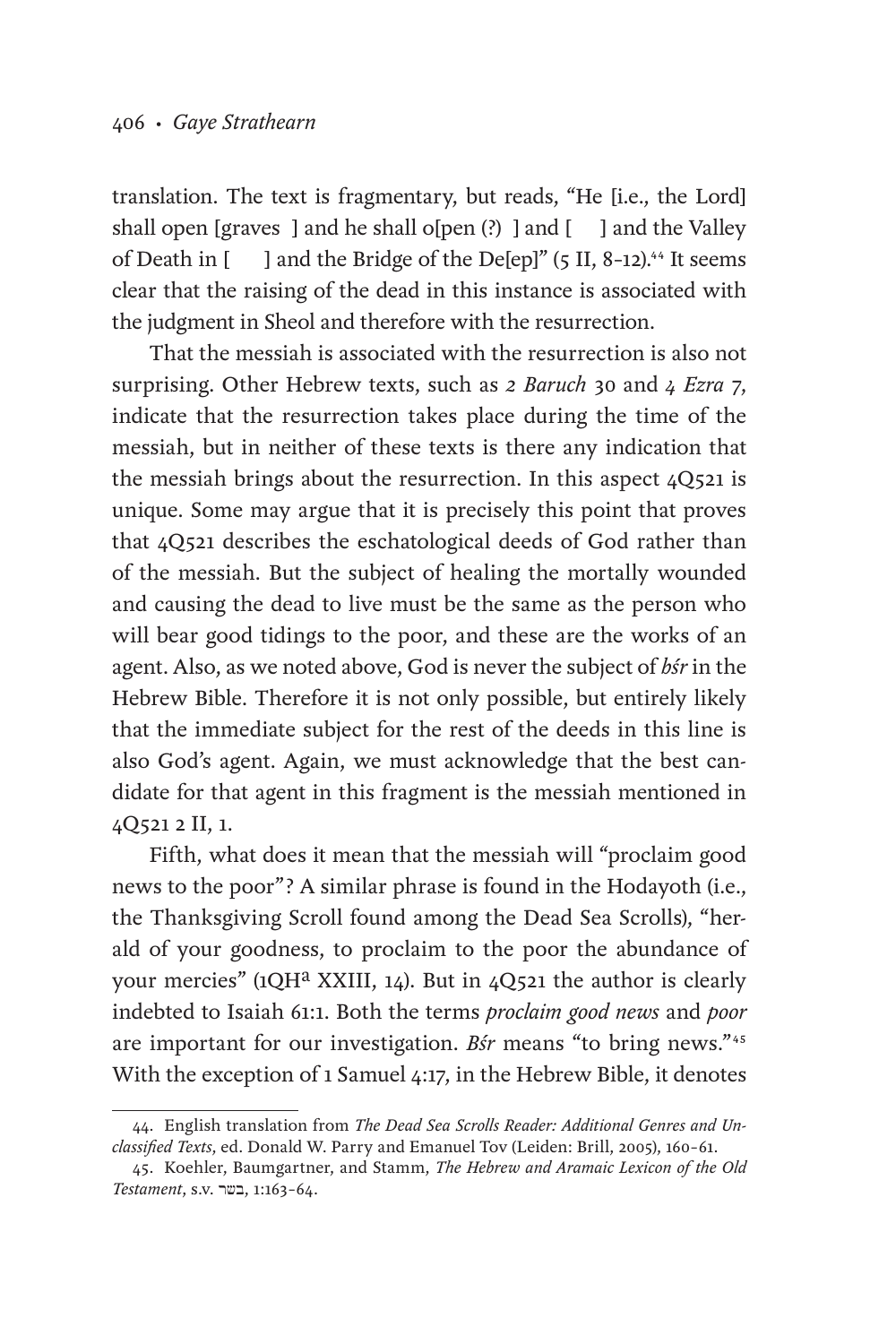good news.46 In Isaiah 61 the good news is that Yahweh's anointed agent will "bind up the broken hearted, proclaim liberty to the captives and free those who are bound." In 4Q521 the good news is similar but is extended to include all the wonders that the Lord will perform through his messiah. Of course, the importance of Isaiah 61 to the messianic understanding at Qumran is not isolated to 4Q521.<sup>47</sup> We have already noted above the eschatological prophet mentioned in 11Q13. In this text, the prophet is described as a "messenger" (the nominalized form of *bśr*). His role, which is to "comfort the afflicted" and "watch over the afflicted ones of Zion," is substantively the same as the messianic activities described in  $4Q521.^{48}$ 

Sixth, it is also significant that 4Q521, following Isaiah 61, designates the recipients of the message as *the poor*, a term that has already been used in  $4Q521$  2 II, 6 to describe the faithful.<sup>49</sup> In commenting on Isaiah 61:1, John L. McKenzie delineates the poor even further as "the devout core of the faithful."50 Given the context of 4Q521, his description seems appropriate. The communal lifestyle of the Qumran community is well known, and the term *poor* seems to be a self-designation for the community (see 1QM XI, 7–9; XIV, 7-8; 1QH VI, 3).<sup>51</sup> Of course, the Qumran community was not the only group concerned with the poor. We have already noted that the poor are the recipients of the good tidings of Isaiah 61:1, but

<sup>46.</sup> For example, see Jeremiah 20:15, where it is used in parallel with *smkh* "to rejoice," and 2 Samuel 1:20, where it is used in parallel with both *smkh* and ʿ*lz* "to exult."

<sup>47.</sup> Collins, "'Herald of Good Tidings,'" 225–40.

<sup>48.</sup> See also *Psalms of Solomon* 11:1, where the "good news" is that "God has been merciful to Israel in watching over them," in *The Old Testament Pseudepigrapha*, ed. James H. Charlesworth (Garden City: Doubleday, 1985), 2:661.

<sup>49.</sup> *ʿnwym* is in parallel with *ʾmwnym*. The scrolls use two words to designate the poor: *ʿnwym* and *ʾbywn*. E. Bammel argues that in the Qumran texts "there is no clear distinction between the terms." *Theological Dictionary of the New Testament*, ed. Gerhard Friedrich (Grand Rapids: Eerdmans, 1968), 6:896–98.

<sup>50.</sup> John L. McKenzie, *Second Isaiah* (Garden City: Doubleday, 1968), 181.

<sup>51.</sup> Poor is also frequently used in the Hodayoth to describe the righteous (1QH<sup>a</sup> VI, 3; IX, 36; X, 32, 34; XI, 25; XIII, 13, 16, 18, 22).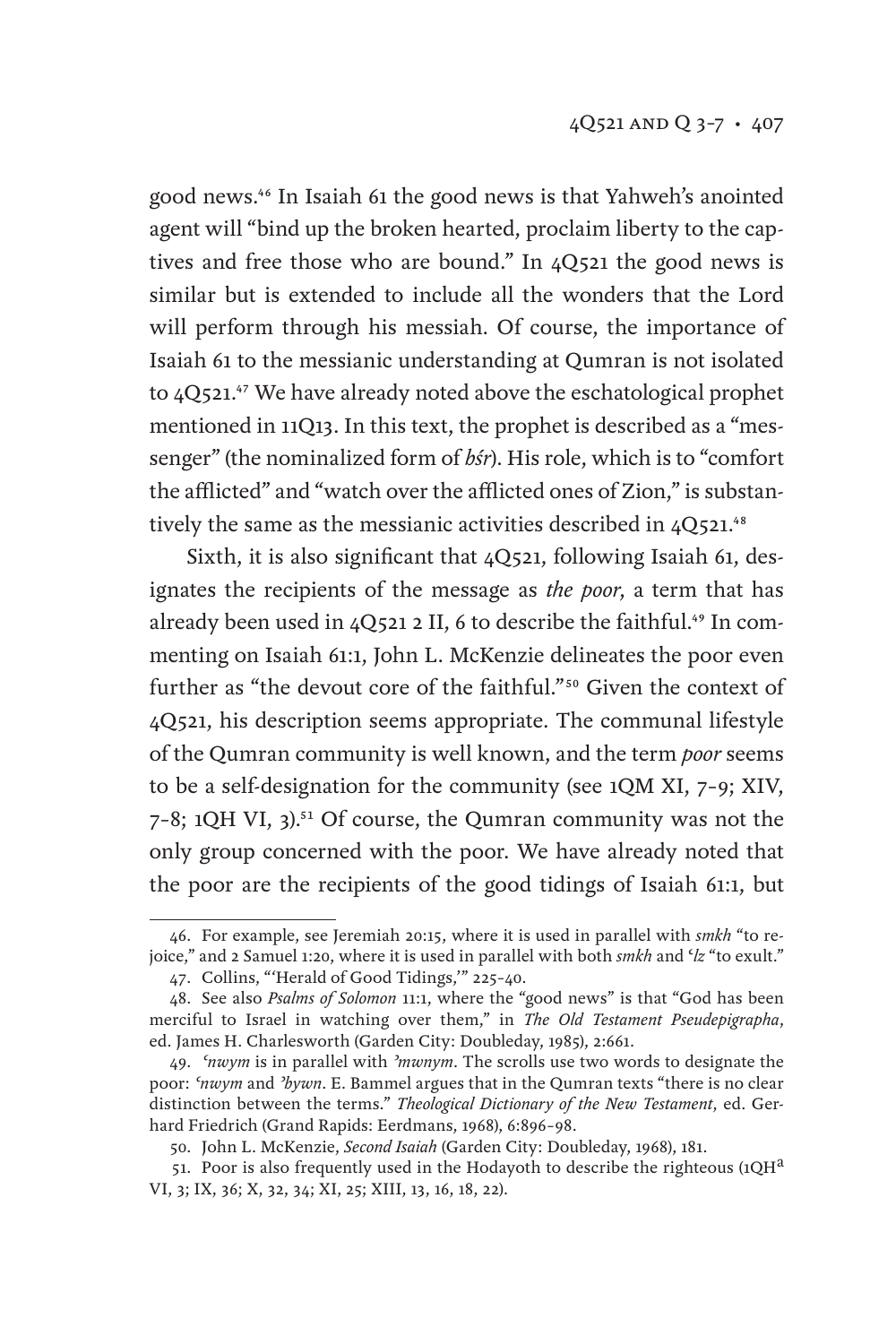they are also important in numerous other passages.<sup>52</sup> These passages specifically deal with Yahweh's concern for the poor, but they do not, as we have noted with the scrolls, use the term as a divine self-designation. In this respect the Qumran community seems to have the earliest attested use of *poor* in this way.

The dominating picture portrayed in fragment 2 column II is that God, through his messiah, will not only vindicate the righteous (lines 5–6), but he will also heal those who would have otherwise been denied access to any office in the community because of their physical deformities (1Q28a II, 3-9).<sup>53</sup> The difficulty with this reading in 4Q521 is that it is perhaps the earliest document we have that associates teaching and healing with the messiah. This position is in stark contrast to the messianic activities of battle and judgment found in other sources such as the *War Scroll* (1QM), 11Q13, Psalms of Solomon 17, *1 Enoch* 37–71, *2 Baruch* 39–40, and *4 Ezra* 12–13. Yet it is precisely the combination of teaching and healing that give evidence in Q that Jesus was the Coming One (Q 7:22).

The final point of importance for our discussion moves away from the eschatological activities of God, through his messiah, in column II and focuses on the fragmentary text in column III. Here we have a clear reference to Malachi's prophecy that before the day of the Lord, Elijah will turn the hearts of the "fathers towards the sons [. . .]." While scholars generally recognize the importance of this line for understanding the messianic interpretation of the fragment, they disagree on the way that it should be interpreted. For example, Brooks argues that the anointed in column II "should be understood as *Elijah redivivus* and the text understood to be describing

<sup>52.</sup> For example, Psalms 40:17; 70:5; 86:1; 109:22; 112:9; Proverbs 13:7; 14:31; 17:5; 28:6; Isaiah 3:15; 14:32; 29:19; *Psalms of Solomon* 5:11; 15:1.

<sup>53.</sup> García Martínez, "Messianic Hopes," 169. Kvalbein has argued that the healings in line 8 were spiritual rather than physical ("The Wonders of the End-Time," 87–110). I agree, however, with Hieke's corrective: "It is doubtful whether the Isaian texts (as well as 4Q521) were always read only metaphorically: How is an eschatological renewal worthwhile, if there are still sick people, blind, deaf, lame? To read the eschatological promises 'only' as metaphors lets these powerful texts faint and sound rather cynical" ("Q 7:22," 178 n. 17).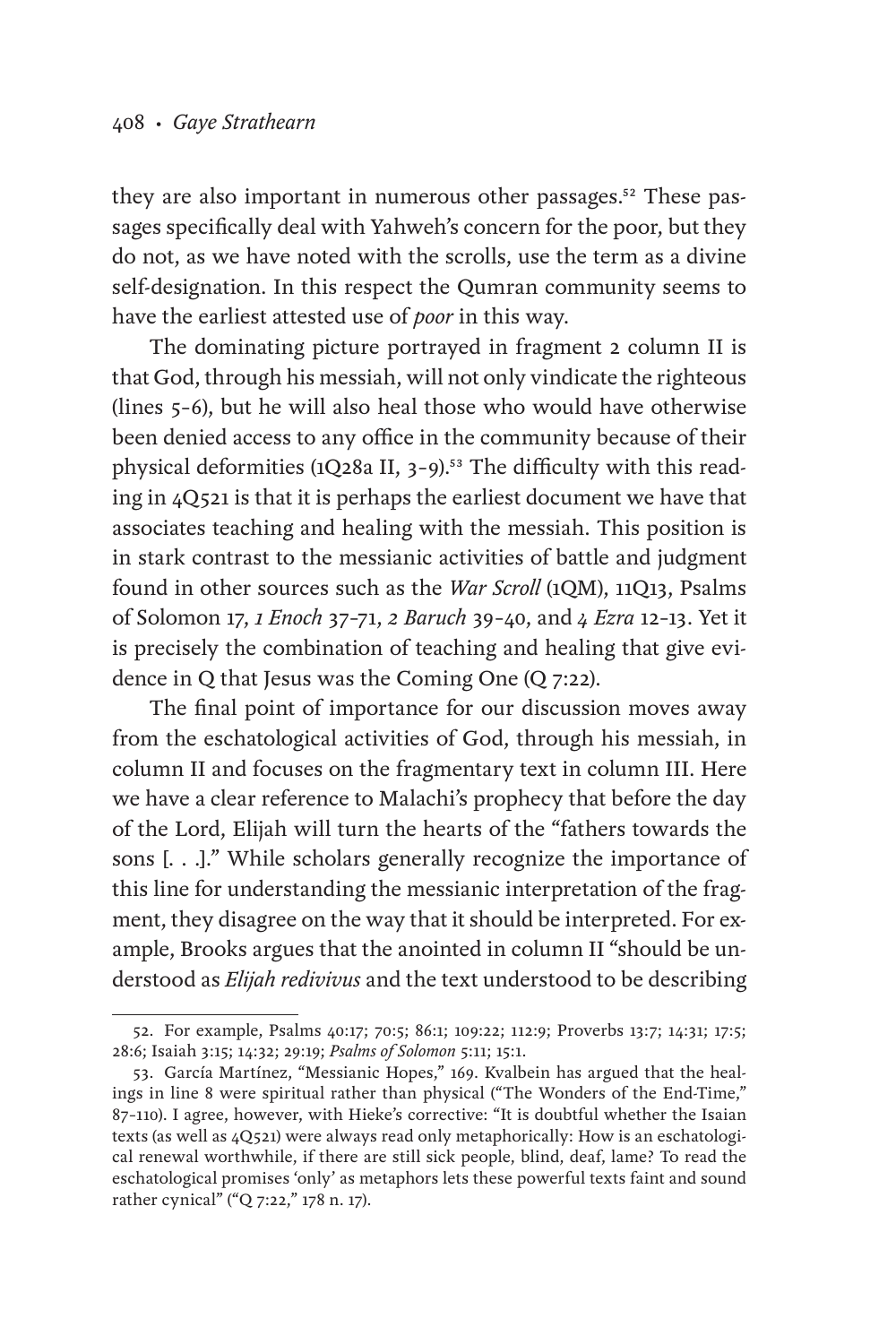how God will act through him, as he has done through Elijah in the past, including raising the dead."54 Collins also argues that the two columns refer to a single individual, but he indicates that there is no distinction between the prophet and the royal messiah. He claims that 4Q521 describes a single prophetic messiah possessing the combined traits.<sup>55</sup> Puech, however, argues that it refers to two distinct people, a new Elijah who announces the royal messiah.<sup>56</sup> Two points seem to favor Puech's reading of two individuals. First, 1QS IX, 11 identifies a prophetic figure in distinction to other messianic figures. Second, 4Q521 8 9 contains a plural form of *mshykh* (*mshykhyh*) and would seem to indicate two different figures. If this interpretation is correct, then 4Q521 may be our earliest evidence for positing a relationship between the messenger/Elijah mentioned in Malachi and the coming of the messiah.

#### **Editorial Activity in the Early Q Sections**

We now turn to Q, which is a hypothetical document that scholars have (re)constructed. They have noted numerous verbal similarities between many of Jesus's sayings in the Gospels of Matthew and Luke and suggest that these similarities can be explained if both gospels used a source that concentrated on the sayings of Jesus. The discovery of the *Gospel of Thomas* in the Nag Hammadi Library, which contains 114 sayings of Jesus with only limited narrative context, proves that some early Christians did indeed collect Jesus's sayings.<sup>57</sup>

<sup>54.</sup> George J. Brooke, "Parabiblical Prophetic Narratives," in *The Dead Sea Scrolls after Fifty Years: A Comprehensive Assessment*, 2 vols., ed. Peter W. Flint and James C. VanderKam (Leiden: Brill, 1998–99), 1:277.

<sup>55.</sup> Collins, "Works of the Messiah," 103–6. John S. Kloppenborg Verbin follows Collins and assumes that the messiah in 4Q521 is an Elijah figure. *Excavating Q: The History and Setting of the Sayings Gospel* (Minneapolis: Fortress, 2000), 123.

<sup>56.</sup> Puech, "Some Remarks on 4Q246 and 4Q521," 559–60. See García Martínez, who argues that it refers to a royal or Davidic messiah ("Messianische Erwartungen," 182–85).

<sup>57.</sup> For a detailed discussion on Q, see John S. Kloppenborg, *The Formation of Q: Trajectories in Ancient Wisdom Collections* (Philadelphia: Fortress, 1987). While I have no problem accepting that a document such as Q existed and that it represents early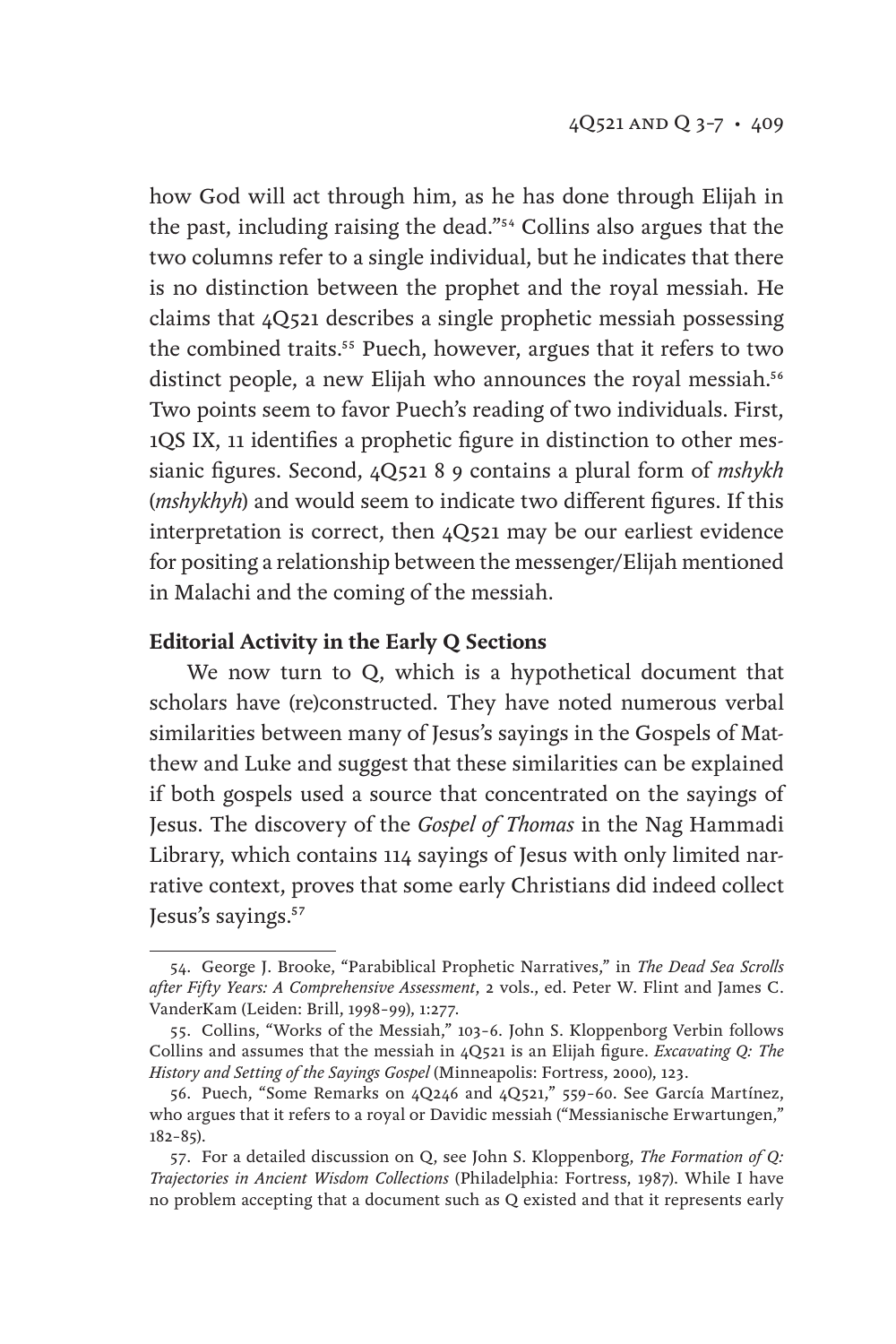#### 410 • *Gaye Strathearn*

Even though Q consists primarily of a collection of sayings, numerous scholars have noted evidence of editorial activity.58 Here we are interested specifically in the editorial activity evidenced in the reconstruction of the respective missions of John the Baptist and Jesus and their subsequent relationship to each other. In this editing we see the christianization of the title "the Coming One" in an effort to acknowledge the primacy of Jesus and thus attract John's followers into the Q community.<sup>59</sup> In doing so it appears that the editor has drawn upon traditions that were already developed to some extent in 4Q521.

Q opens, after a possible unrecoverable incipit, with John the Baptist crying repentance in the wilderness (Q 3:7–9). He preaches repentance and predicts destruction for those who fail to return to their covenantal obligations—in this case, the terms of God's covenant with Abraham. Receipt of the associated covenant blessings requires, for John, much more than familial bloodline. Rather it is one's actions that qualify a person for either the covenant

attempts of Christians to record Jesus's sayings, I do not accept many of the assumptions that scholars have developed from Q. For a perspective that cautions against some of these assumptions, particularly for a Latter-day Saint audience, see Thomas A. Wayment, "A Viewpoint on the Supposedly Lost Gospel Q," *Religious Educator: Perspectives on the Restored Gospel* 5/3 (2004): 105–15.

<sup>58.</sup> Dieter Zeller, "Redactional Processes and Changing Settings in the Q-Material," in *The Shape of Q: Signal Essays on the Sayings Gospel*, ed. John S. Kloppenborg (Minneapolis: Fortress, 1994), 116–30; Kloppenborg, *Formation of Q*; Migato Sato, "The Shape of the Q-Source," in *Shape of Q*, 156–79; Arland D. Jacobson, *The First Gospel: An Introduction to Q* (Sonoma: Polebridge, 1992); James M. Robinson, "The Sayings Gospel Q," in *The Four Gospels, Festschrift for Frans Neirynck*, ed. F. van Segbroeck et al. (Louvain: Leuven University Press, 1992), 361–88. Latter-day Saints recognize that the Book of Mormon was created through the editing process of both Mormon and Moroni. Mormon tells us on a number of occasions that "a hundredth part of the proceedings of this people . . . cannot be contained in this work" (Helaman 3:14; see Words of Mormon 1:5; 3 Nephi 5:8; 26:6; and Moroni in Ether 15:33). In other words, they had to choose what to include and what to exclude. In addition, their direct editorial voice is seen in the Words of Mormon and 3 Nephi 5:12–13, and indirectly through statements such as "and thus we see" (e.g., Alma 12:21–22; 24:19; 28:14; 30:60; Helaman 3:28; 6:34; Ether 14:25).

<sup>59.</sup> Robinson, "Matthean Trajectory," 149–54.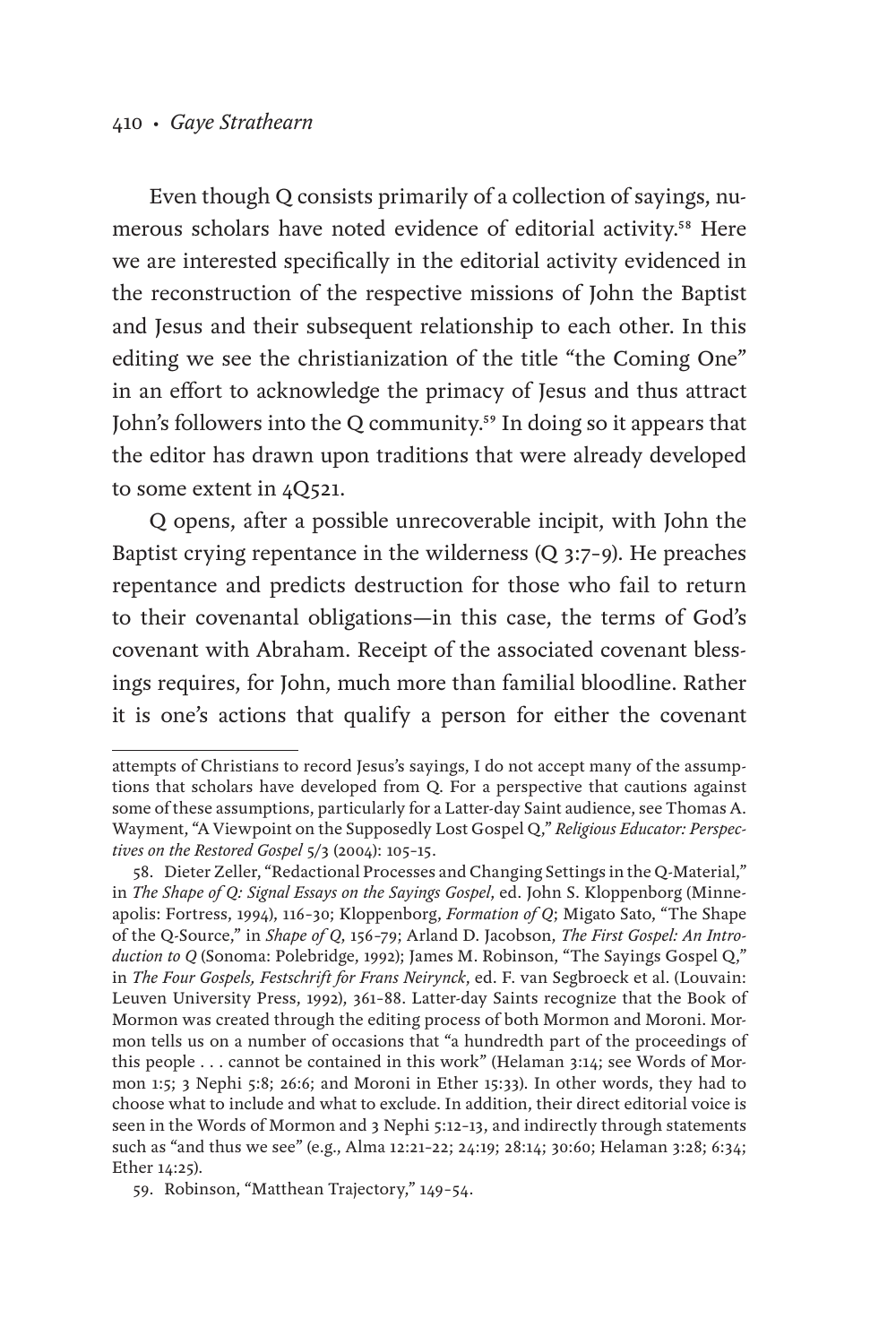blessings or the corresponding curses for disobedience (Deuteronomy 27:14–28:6).

Yet it is clear in this Q pericope that John's mission does not include the carrying out of any punishments. Instead, the role of spiritual axeman belongs to another. Thus he declares: "I baptize you in water, but the Coming One (*ho erchomenos*) after me is more powerful than I, whose sandals I am not fit to take off. He will baptize you in [holy] spirit and fire. His pitch fork is in his hand, and he will clear his threshing floor and gather the wheat into the granary, but the chaff he will burn on a fire that can never be put out" (Q 3:16b–17). John's ministry is thus subordinated to that of the Coming One. The title is an interesting one because in the first century AD the Coming One was not normally a messianic title. Its only use in the Hebrew Bible is in Psalm 118:26a, where the immediate context shows that it refers to pilgrims to Jerusalem. However, Christians later reinterpreted Q in terms of an eschatological figure (Q 13:34–35), and Mark and John in terms of Jesus (Mark 11:9; John 12:13),<sup>60</sup> even though nothing in this Q text specifically identifies the Coming One with Jesus. David R. Catchpole argues that for the historical John the title referred to God who brings judgment upon the people,<sup> $61$ </sup> but, as in 11Q13, in Q it may also have referred to the Son of Man, a supernatural agent of God's judgment.<sup>62</sup> In any case it is clear from this pericope that John's role is a subordinate

<sup>60.</sup> Robinson, "Sayings Gospel Q," 363.

<sup>61.</sup> David R. Catchpole, *The Quest for Q* (Edinburgh: Clark, 1993), 68, 239.

<sup>62.</sup> Catchpole, *Quest for Q*, 239. John's expectation of the Coming One as an agent of divine judgment may have been influenced by the Qumran community. See 4Q252 5 1–7, where the messiah is described as the messiah of righteousness and the expression that "[the thou]sands of Israel are 'the feet'" highlights the military context of the promised royalty (García Martínez, "Messianic Hopes," 162). See also 4Q161 3 18–22, where the "shoot of David . . . will rule over all the peoples and Magog [. . .] his sword will judge all the peoples." Perhaps the most compelling point from a conceptual, if not a linguistic, perspective is 1Q28b V, 20–29. In this text the "prince of the congregation" renews the covenant of the community (cf. John's role in Q 3:8) and strikes the people with the power of his mouth. "With your sceptre may you lay waste the earth. With the breath of your lips may you kill the wicked."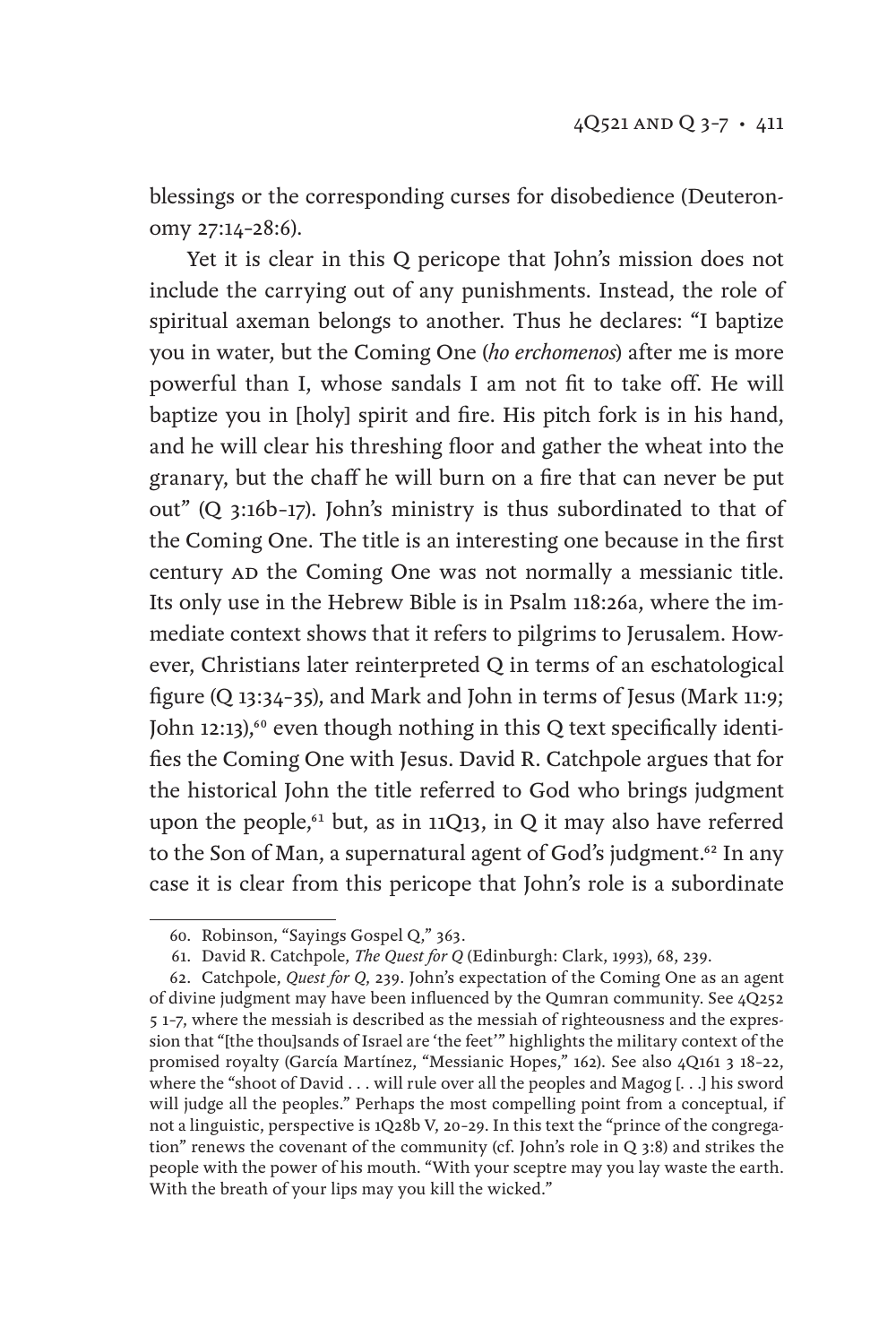one, whether the Coming One referred specifically to God or to his agent. This passage, however, is the springboard for Q's later discussion on the significance of Jesus's ministry, which in Matthew is introduced by John's delegation asking Jesus, "Are you the Coming One (*ho erchomenos*)" mentioned in Q 3:16b, or should we look for another (Matthew 11:3)? Jesus's response recorded in Q not only defines his own mission, but also its relationship to John's.

First let us look at Q's description of Jesus's mission. "And in reply [i.e., Jesus] said to them: 'Go report to John what you hear and see: the blind regain their sight and the lame walk around, the skindiseased are cleansed and the deaf hear, and the dead are raised and the poor are evangelized'" (Q 7:22). Rudolf Bultmann believed that this passage was "originally independent, and used by the community in the composition of an apophthegm."63 But finding this passage in Q is somewhat surprising for a number of reasons. First, although not explicitly stated, our passage infers that Jesus is indeed the Coming One of Q 3, but not in the sense that John may have anticipated. Instead of an agent of judgment we find a miracle worker, and John S. Kloppenborg is correct to point out that "there is no indication that John expected a miracle-worker"<sup>64</sup>—hence Q 7:23, "And blessed is whoever is not offended by me." Second, related to the first, is the fact that we have listed here a number of miracles when Q is generally uninterested in miracles. This fact causes Robinson to muse that the passage "would have been more at home in the Σημεῖα [Semeia] Source used in the Gospel of John!"65 Likewise Arland Jacobson frets over the fact that the "one type of miracle in Q linked to the manifestation of the kingdom is exorcism (Q 11:20)," and yet exorcism is not even mentioned in  $Q$  7:22.<sup>66</sup> Third, this passage is a pastiche of Isaianic references associated with Isaiah's de-

<sup>63.</sup> Rudolf Bultmann, *The History of the Synoptic Tradition*, trans. John Marsh (New York: Harper & Row, 1963), 23.

<sup>64.</sup> Kloppenborg, *Formation of Q*, 107.

<sup>65.</sup> Robinson, "Sayings Gospel Q," 364.

<sup>66.</sup> Jacobson, *First Gospel*, 112.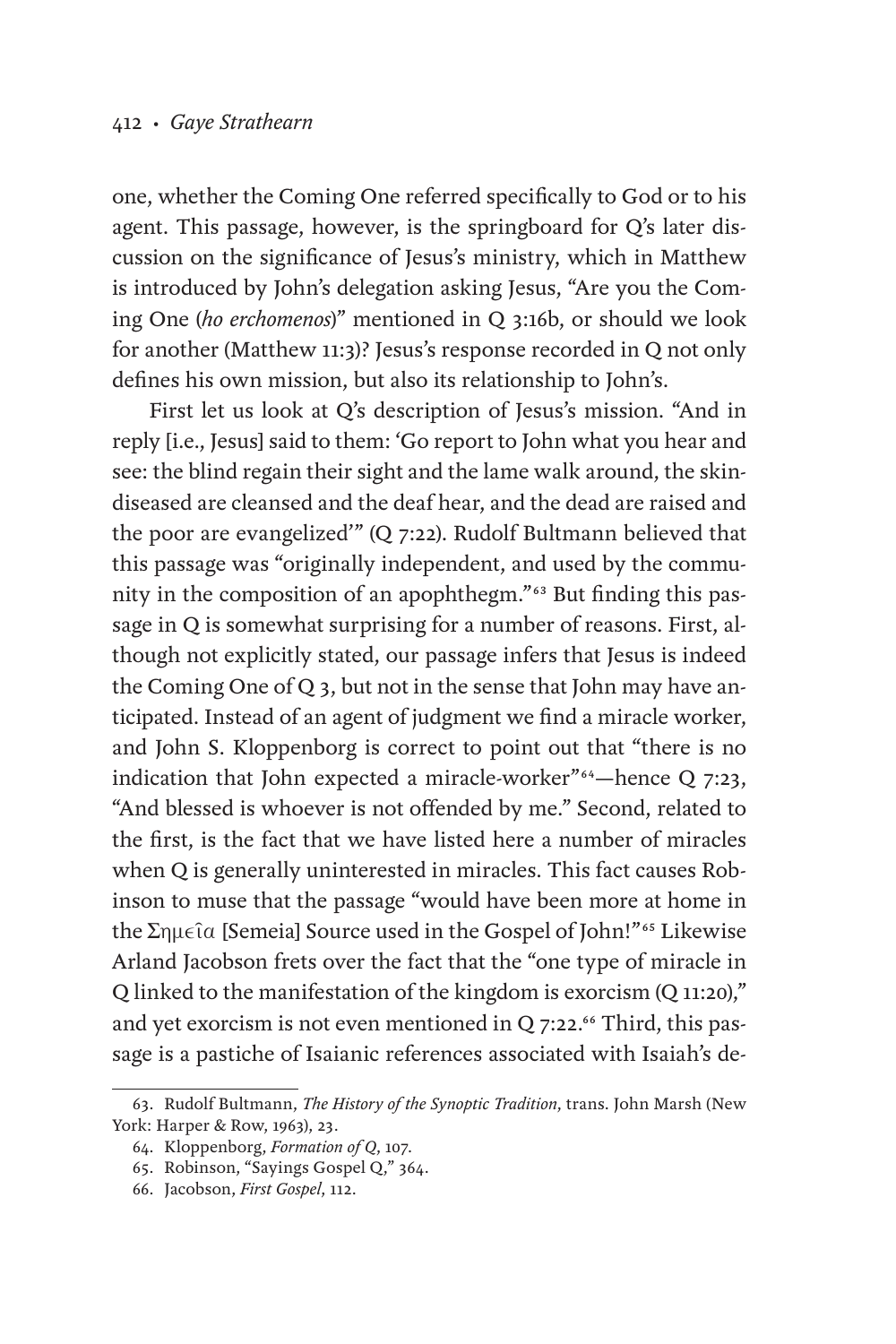scription of the coming time of peace (Isaiah 61:1–2 LXX; 29:18–19; 35:5; 42:6–7), but which have been edited "with Jesus' miracles in view."67 Therefore one is left to ponder why, in a document with so little interest in miracles per se, 7:22 is the defining passage in Q of Jesus as the Coming One.

Points such as these have led scholars to question the assumption that Q 7:22 represents a dominical saying of Jesus while little unanimity yet exists regarding its editorial history. Kloppenborg, who believes that  $Q$  7:22 is a post-Easter editorial composition,<sup>68</sup> represents one end of the continuum, while at the other end Catchpole believes that "everything in this tradition [i.e., the Jesus/John pericope] *apart from* the six-fold list in Q 7:22 is Q editorial."69 However Catchpole's position is not as definite as one might think from reading this statement. In a footnote, he does allow for some editorial work in Q 7:22 by admitting that "we cannot rule out the further possibility, even probability, that some of the actions listed are additions to the original list." In particular, he identifies the phrases *lepers are cleansed* and *the dead are raised up*.70 Jacobson agrees and argues that the raising of the dead "derives from the Jesus tradition rather than from Isa. 26:19."71 Kloppenborg cites the phrase *lepers are cleansed* as the primary reason for his post-Easter dating.72

In drawing these conclusions, however, none of these authors seems to be aware of 4Q521 (although in a later monograph Kloppenborg does refer to it).73 Yet this fragment from Qumran provides some important insights into the issue at hand. Healing of the lepers is not part of the wonders expected during the Jewish eschaton, nor is it mentioned in Isaiah 61; its absence in 4Q521 may strengthen

<sup>67.</sup> Kloppenborg, *Formation of Q*, 108; Robinson, "Sayings Gospel Q," 363–65.

<sup>68.</sup> Kloppenborg, *Formation of Q*, 107.

<sup>69.</sup> Catchpole, *Quest for Q*, 239, emphasis added.

<sup>70.</sup> Catchpole, *Quest for Q*, 239 n. 30.

<sup>71.</sup> Jacobson, *First Gospel*, 113.

<sup>72.</sup> Kloppenborg, *Formation of Q*, 108.

<sup>73.</sup> His discussion here, however, does not address the impact of 4Q521 for his assessment of Q 7:22 as a postresurrection saying (Kloppenborg Verbin, *Excavating Q*, 123).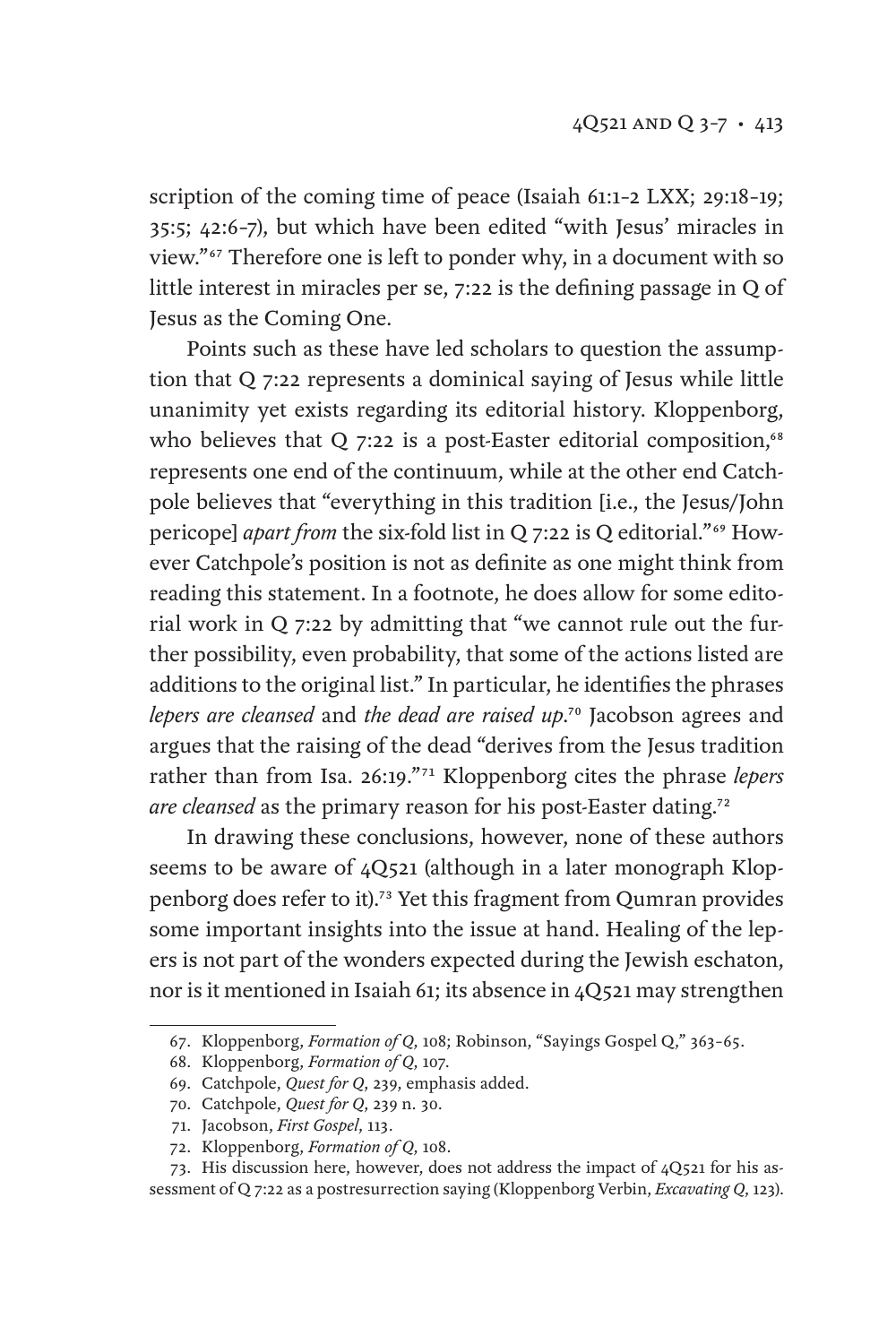both Cathchpole's and Kloppenborg's arguments that it represents an editorial element. On the other hand, 4Q521 forces us to reassess the editorial nature of raising the dead in this list of miracles.74 I have argued here that 40521 had a tradition of a messiah raising the dead. The difference between Qumran and Q, however, is that while the Qumran community interpreted the phrase in terms of the eschatological resurrection, the Q and later Matthean communities interpreted it simply in terms of a revivification to mortality. This difference may indicate either of two positions: (1) the Q and Qumran communities were working from a common text that they interpreted independently, or (2) the Q community knew of 4Q521 and massaged it to fit their own circumstances since the resurrection does not appear to be theologically important for Q.

 A case can be made for the latter of the two positions. In every other instance where Q quotes scripture it references a single passage.75 In Q we find no other example of creating a scripture from a number of different passages,<sup>76</sup> a fact that makes Q 7:22 unique. Yet we find the creation of such a scriptural pastiche similar to that found in 4Q521. Given that the original of 4Q521 predates the first century bc, the direction of influence can only go one way. In addition, no other extant text that I am aware of combines the three characteristics of giving sight to the blind, raising the dead, and evangelizing the poor as a sign of the messianic kingdom. Giving sight to the blind and evangelizing the poor are based on either Isaiah 61:1 LXX or, possibly, a combination of Isaiah 61:1 and Psalm

<sup>74.</sup> So also Neirynck, "Q 6,20b–21; 7,22 and Isaiah 61," 59.

<sup>75.</sup> Hieke notes, "obviously the Q community is deeply rooted in the knowledge and appreciation of Jewish Scripture. This becomes clear in detail in the temptation narrative (Q 4), where Jesus only quotes core sentences of Scripture, especially from the most important texts of the Torah, and does not say a single word of his own. There seems to be a great interest in the community responsible for the Q text to relate Jesus closely to well known parts of Scripture" ("Q 7,22," 177).

<sup>76.</sup> Q 4:4 = Deuteronomy 8:3 LXX; Q 4:8 = Deuteronomy 6:13a; Deuteronomy 10:20a LXX; Q 4:10–11 = Psalm 91:11–12 LXX; Q 4:12 = Deuteronomy 6:16 LXX; Q 7:27 = Exodus 23:20a–b or Malachi 3:1a LXX; Q 13:35 = Psalm 117:26 LXX.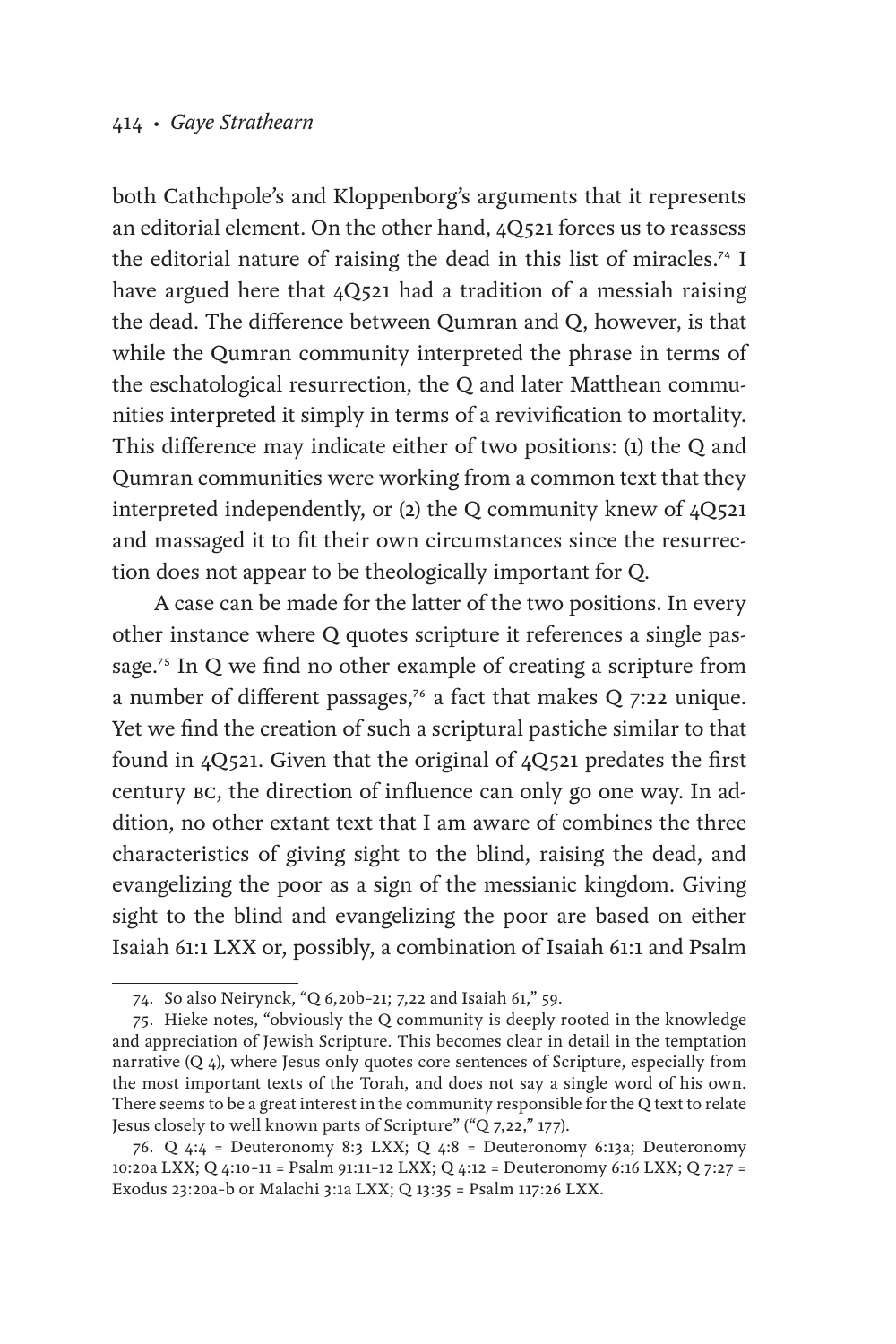146:8; but raising the dead is loosely based on Isaiah 26:19. Again, no other Hebrew text creates this particular pastiche of Isaianic, plus or minus Psalmic, passages, with the exception of 4Q521. This point cannot be overemphasized. Moreover, it seems clear that the message of Q is that when John identified the Coming One in Q 3, he was referring to a known prophetic figure.<sup>77</sup> The problem, however, is that no single place in the Masoretic Text anticipates someone with all the qualifications listed in Q 7:22. Although Isaiah 61:1 LXX is an important pretext, the closest text is 4Q521.

A close parallel text, however, does not necessarily prove dependence.78 After all, the list of end-time wonders is not identical in both texts. Kloppenborg Verbin notes that "most of the items listed in Q 7:22 (except deafness and leprosy) [occur] in  $4Q521.^{779}$ We have already noted above that the healing of the lepers is probably a later addition to Jesus's list; but what of the other differences? It is strange that Kloppenborg Verbin does not also include lameness in the items not mentioned in 4Q521, and he does not include any explanation. The question is whether we can also understand the additions of deafness (*kōphos*) and lameness in terms of Q editing. In addition to the combined acts of giving sight to the blind, raising the dead, and evangelizing the poor, 4Q521 also includes acts of liberating the prisoners and straightening out the twisted. The concept of liberating the prisoners in 4Q521 2 II, 8 (*mtyr* ʾ*swrym*) may come from Isaiah 61:1 (*l*ʾ*swrym pqḥ-qvḥ*), but the Hebrew is the same as that in Psalm 146:7 (*mtyr* ʾ*swrym*), and raising up those who are bowed down clearly comes from Psalm 146:8. No immediate direct connection appears between these last two activities and the list in Q 7:22, but suggesting dependence requires an explanation of these apparent absences.

<sup>77.</sup> Robinson, "Matthean Trajectory," 131. 4Q521, however, may suggest that the prophecy was extracanonical.

<sup>78.</sup> Neirynck, "Q 6,20b–21; 7,22 and Isaiah 61," 58.

<sup>79.</sup> Kloppenborg Verbin, *Excavating Q*, 405 n. 72.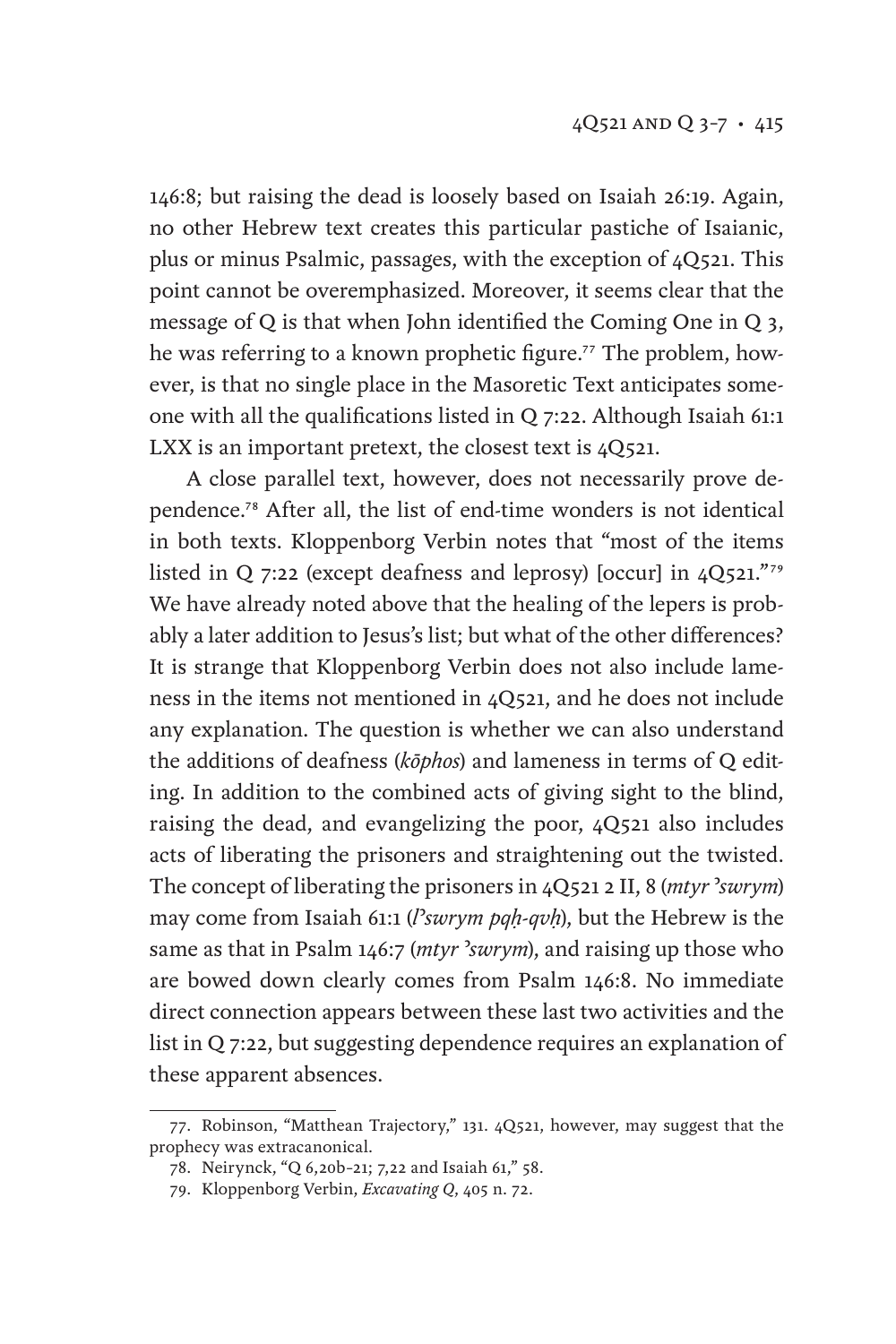#### 416 • *Gaye Strathearn*

Let us examine the miracle of healing the *kōphos*. The Greek word *kōphos* can refer to someone who is deaf (Mark 7:37), mute (Matthew 15:31), or both.<sup>80</sup> In Q 7:22 the verb clearly indicates that the affliction is deafness rather than muteness. In addition, the stigma of being *kōphos* was sometimes associated with being possessed of a devil (Luke 11:14; Mark 9:25). This latter association is certainly how Matthew interpreted Q 7:22's phrase *the deaf hear*. In chapters 8 and 9 Matthew has brought together a number of miracles that serve as examples of each of the miraculous actions of the Coming One mentioned in Q 7:22. His example for "the deaf hear" is the miracle in Matthew 9:32–33. This interpretation does not work well in English, but in Greek both passages describe the man being *kōphos*. In this case the *kōphos* is specifically described as being "possessed of a devil" (*daimonizomenos*).<sup>81</sup> But how does this relate to 4Q521? 4Q521 does not have a corresponding passage about healing the deaf or casting out demons. Instead it has the phrase *liberate the prisoners*. Hieke speculates "whether Q might have contained such a sentence, since both, Matthew and Luke, had strong reasons to omit this aspect: According to both gospels, John the Baptist is imprisoned, and Jesus did not manage or even attempt to set him free."82 If he is correct, then Q would have a very good reason to reinterpret this phrase in 4Q521. In addition, Edward P. Meadors has convincingly demonstrated that Q has reinterpreted liberating the prisoners as the casting out of devils. He points out a precedent for such an interpretation already in 11Q13 II, 1-13.83 Is it just coincidence that Q is independently interpreting the liberating of captives as healing the *kōphoi*, or was the editor aware of 11Q13's interpretation and then applied the same interpretive framework to

<sup>80.</sup> Herodotus, *Histories* 1.34.

<sup>81.</sup> Here Matthew has incorporated healings from Mark's gospel to illustrate the healing capacities enumerated in Q 7:22. Linden E. Youngquist, "Matthew and Q" (PhD diss., Claremont Graduate University, 2003), 107–15.

<sup>82.</sup> Hieke, "Q 7,22," 181.

<sup>83.</sup> Meadors, "'Messianic' Implications," 262–63.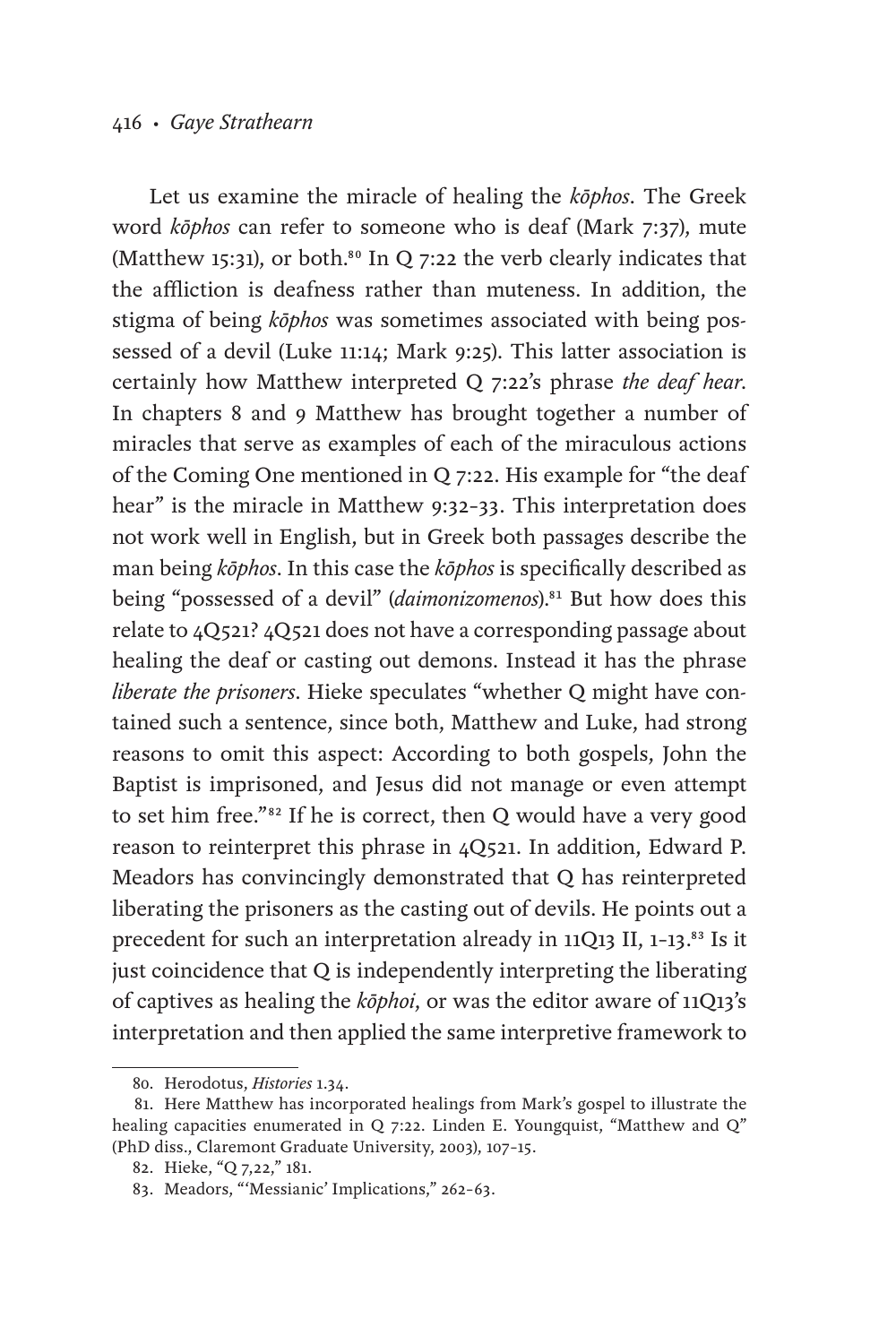4Q521? It seems a logical step since in Q the casting out of devils is one of only two miracles mentioned (11:20). If so, then we can easily account for this discrepancy between 4Q521 and Q 7:22.

The phrase *straightening out the twisted* in 4Q521 is more problematic. Q may simply have taken the miracle of healing a lame man from Isaiah 35:6, but then we would again have to explain the pastiche approach to scripture that is otherwise not found in Q. If, on the other hand, Q 7:22 is dependent on 4Q521, then it must have reinterpreted the phrase about those who are twisted as the lame who are healed. I recognize that this interpretation is a tough sell linguistically because no specific connection exists between being lame (Heb. *pskh*, Gk. *chōlos*) and twisted (Heb. *kpp*). So why would Q reinterpret being twisted as being lame? Unfortunately, *kpp* does not have many attestations. In the Qumran texts, 4Q385 2 10 is the only other certain attestation where *kpwpym* (straightening out) and *zwqp* (raising up) are found together, although it has been reconstructed in 4Q501 1 4. The context in 4Q385 is the restoration of Israel through the covenant, using the physical symbols of sight, connecting of bones and sinews, and covering with skin as metaphors for Yahweh's bestowal of life. The author then asks, "when will these things happen?" Unfortunately the text containing Yahweh's reply is fragmentary. All we can read for certain is the phrase *a tree will bend over and straighten up* (*ykp* ʿ*ts wyzqp*). The lacuna makes it difficult to determine how the author understood this phrase in the context of what preceded it. Five attestations of *kpp* occur in the Hebrew Bible (Psalms 57:6 [Heb. Psalms 57:7]; 145:14; 146:8; Isaiah 58:5; Micah 6:6). Some of these texts describe a state of sacral humility (Isaiah 58:5; Micah 6:6; Psalm 57:6) or distress/humiliation (Psalms 145:14; 146:8), but none of these uses is particularly helpful for understanding how Q could have interpreted it as the healing of the lame. But the Akkadian cognate *kapāpu* and the use of *kpp* in the Talmud suggests a broader semantic range that includes a physical, and not just an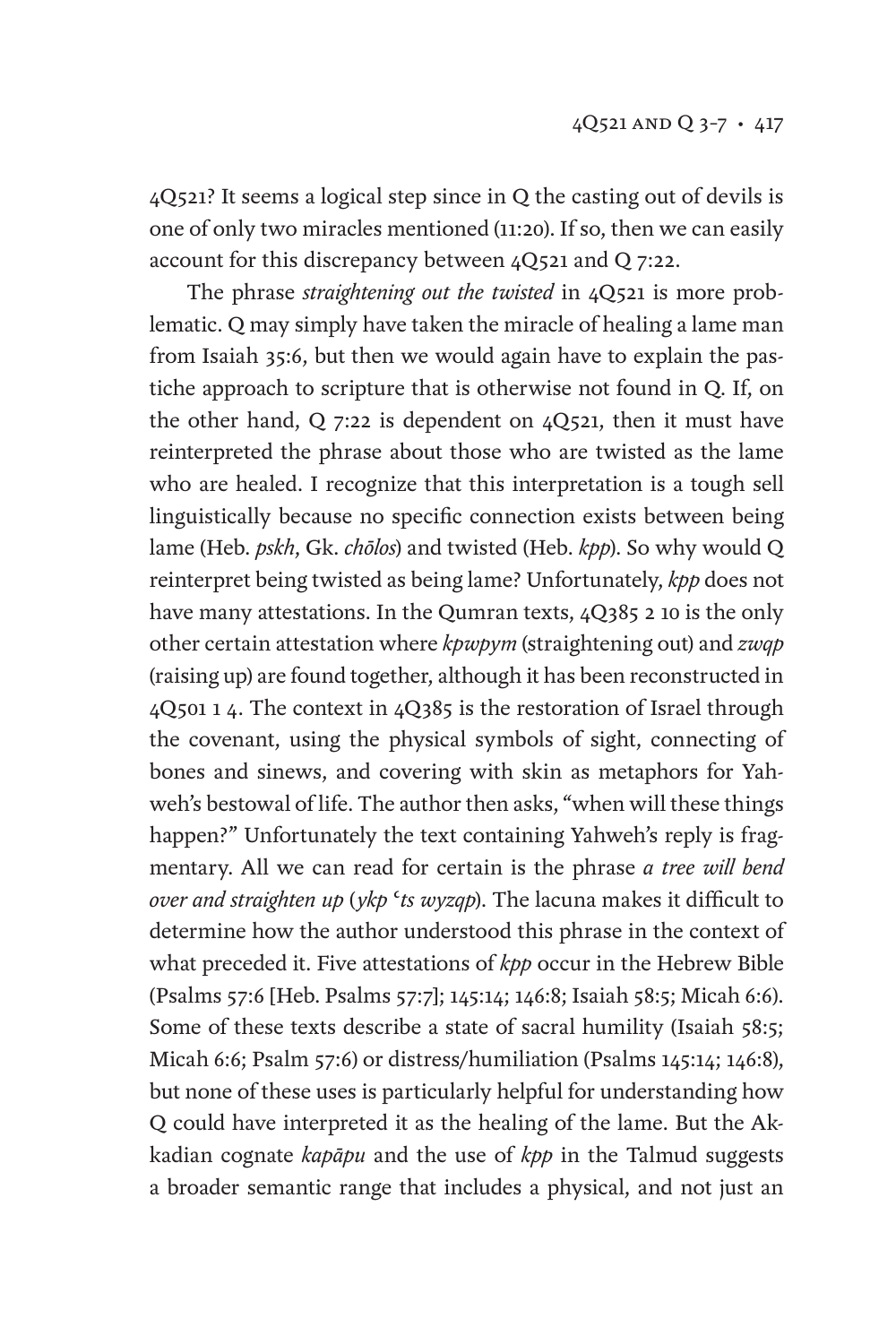emotional or spiritual, component.<sup>84</sup> Thus, although being used in a very figurative sense, Hebrews 12:12–13 associated the straightening of paralyzed knees (*paralelumena gonata anorthōsate*; the same Greek word used in Psalms 145:14; 146:8 LXX for *kpp*) with the healing of the lame. It is conceivable, therefore, that Q has reinterpreted the Hebrew *kpp* with the Greek *chōlos*.

But what would be Q's motivations for this interpretation? The simple answer is that it was not uncommon to combine the attributes of lameness (*chōlos*) with blindness (*tuphlos*).<sup>85</sup> If Q were to reinterpret any of the activities of 4Q521 as being lame, it would be "straightening out the twisted" (*zwqp kpwpym*) because it immediately follows "giving sight to the blind" (*pwqkh* ʿ*wrym*) in line 8. The implication for my argument here is that the Q editor reinterpreted *kpp* as *chōlos* because he wanted to include Q's other miracle, the healing of the centurion's son, within the pastiche of Jesus's healing miracles. While not explicit in Q, this would assume that the Q editor understood the son's malady as associated with being *chōlos*. Matthew, "standing as he did in the Q heritage,"<sup>86</sup> seems to have shared this assumption in his editing of the Q miracle since his description of the son being a paralytic has a semantic range that includes being lame.<sup>87</sup>

In summary then, Q 7:22 is a pastiche of activities that the Q editor has used to interpret John's figure, the Coming One. Rather

<sup>84.</sup> *Kapāpu* can refer to a woman's bent nose; "*kapāpu*," in *Assyrian Dictionary of the Oriental Institute of the University of Chicago*, ed. A. Leo Oppenheim (Chicago: Oriental Institute, 1971), 8:175.

<sup>85.</sup> In LXX see Leviticus 21:18; Deuteronomy 15:21; 2 Samuel 5:6, 8; Job 29:15; Malachi 1:8. See also Matthew 15:30, 31; 21:14; Luke 14:13; 1QM VII, 4; 11Q19 LII, 10; Philo, *Questions and Answers on Genesis* 3:28.

<sup>86.</sup> Robinson, "Matthean Trajectory," 132.

<sup>87.</sup> Johannes P. Louw and Eugene A. Nida, eds., *Greek-English Lexicon of the New Testament Based on Semantic Domains*, 2 vols., 2nd ed. (New York: United Bible Societies, 1989), 1:273. Catchpole argues that "there is an underlying tradition historical relationship between the two stories [the healing of the Centurion's son in Matthew and the healing of the paralytic in Mark], even if not one of direct literary dependence." David R. Catchpole, "The Centurion's Faith and Its Function in Q," in *Four Gospels*, 520–21.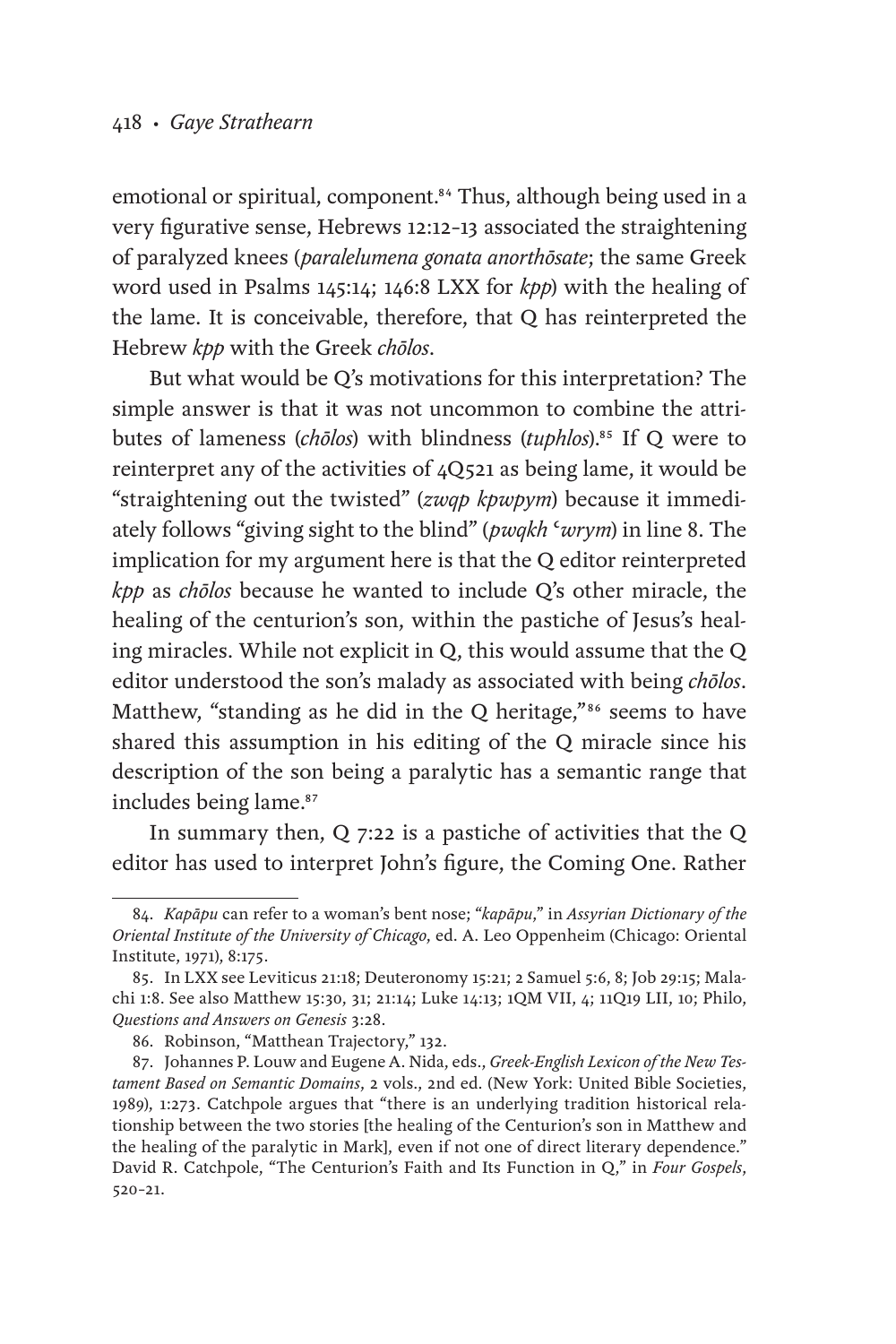than being an agent of divine judgment, the Coming One is described in terms of his healing and preaching activities. As Kloppenborg notes, the title has clearly been infused "with specifically Christian content."88 Yet the editor's reinterpretation of what it meant to be the Coming One is based primarily on an interpretation of Isaiah 61 that was unknown prior to the publication of 4Q521. In other words, our Q editor did not just fabricate the list in order to prove that Jesus was indeed the Coming One but seemed to be working from a tradition of messianic expectation that was already in place. The editor used that tradition, based on 4Q521's interpretation of Isaiah and Psalms, to describe Jesus's mission. We can understand both major Q editings of 4Q521, therefore, as a desire to incorporate both of the Q miracles within the pastiche of messianic activities that proved to the Baptist loyalists that Jesus was indeed the Coming One.

#### **4Q521 and the Mission of John the Baptist in Q 3**

But what of John's mission? We have already noted that his mission of repentance was distinct from the mission of the Coming One. Yet the Q editor is very careful not to discard either the prophet or his mission. Rather, his place in the Q community is central to the first third of the document. Not only is John a prophet, but he is "more than a prophet" (Q 7:26) and one of the children of Wisdom (Q 7:35); "among those born of women there is none greater" (with the exception of Jesus, Q 7:28). He is also specifically identified as the messenger referred to in Malachi 3:1 (Q 7:27). These points have led Christopher M. Tuckett to conclude, "Much of this material probably had a complex pre-history behind it before it ever reached Q."89

In recent years scholars have debated the Christian assertion here in Q and other synoptic passages that John the Baptist

<sup>88.</sup> Kloppenborg, *Formation of Q*, 107.

<sup>89.</sup> Christopher M. Tuckett, *Q and the History of Early Christianity: Studies on Q* (Edinburgh: Clark, 1996), 109.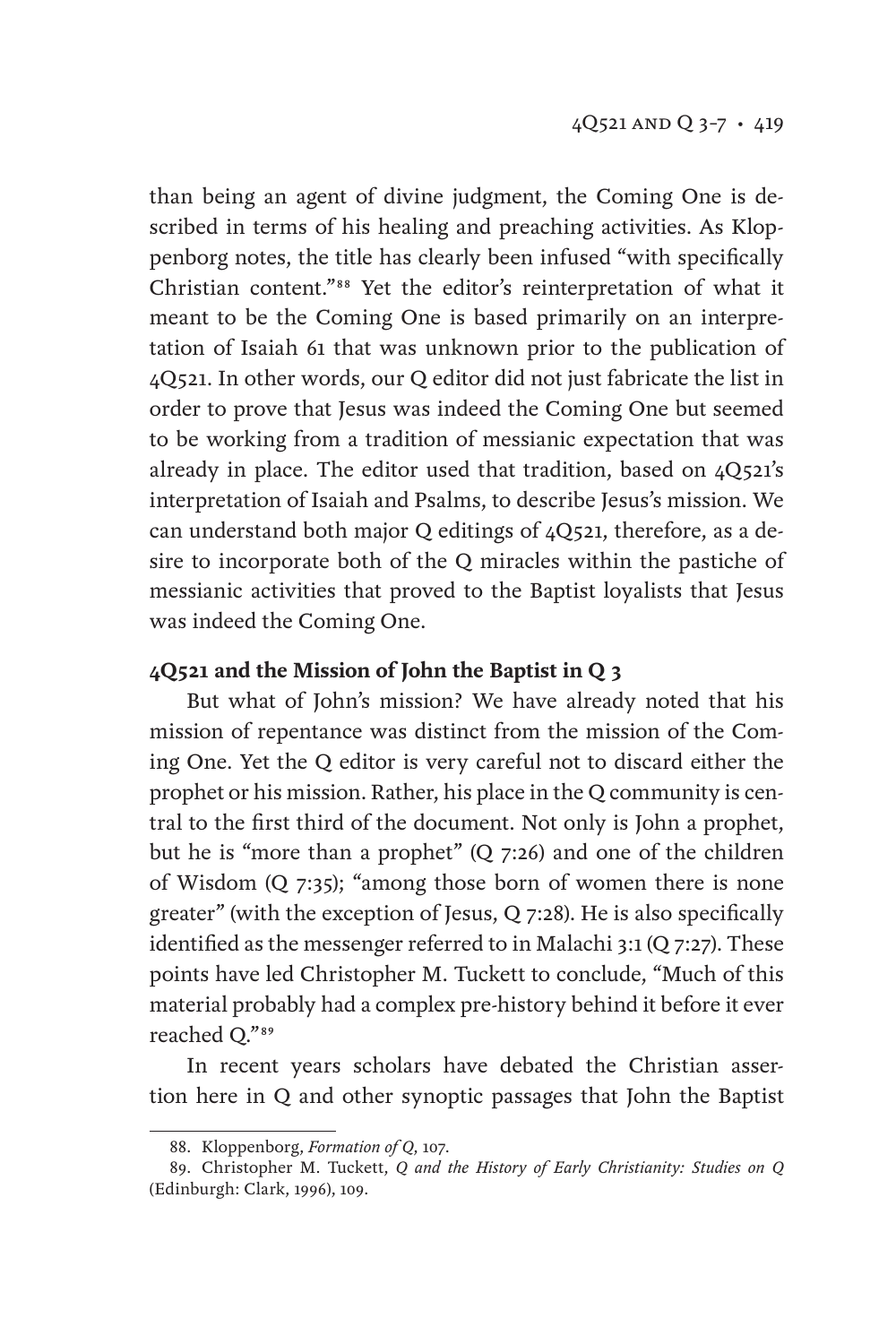is linked with Elijah. Morris M. Faierstein argued that there is no pre-Christian evidence that Elijah was considered to be a messianic forerunner. Rather, he notes, scholars relied upon later Rabbinic and Christian tradition and retrojected them into Second Temple Judaism.<sup>90</sup> Dale C. Allison, however, argues that Faierstein has gone too far. While the idea of Elijah as forerunner might not have been widespread, it was at least known in some quarters.<sup>91</sup> 4Q521 would seem to support Allison's position that, although not widespread, the idea was not original with the New Testament.

Why then was Q so interested in John as the Elijah forerunner? Kloppenborg and others have suggested that the editing of the first Q segment arose in an effort to "attract Baptist disciples into the Christian fold."92 Rather than simply acknowledging John as the leader of his own religious group, Q 3–7 cleverly maintains his importance while at the same time subordinating him to Jesus; the Q community thereby allowed the Baptist disciples to join the Q community without losing face. In addition to this scenario, I would suggest that Q is also aware of a tradition from the Qumran community of a prophet associated with the messiah and used it to justify incorporating passages about John to fulfill that aspect of their messianic collage. The important parallels that we have noted between Qumran and Q suggest such a conclusion. If this is the case, then one further detail must also be explored. Qumran knew of more than one prophetic figure in association with the messiah. The more common is a "prophet like Moses" and then briefly a prophet in the mold of Elijah. If Q knew of the materials from the Dead Sea, then why did the editor prefer Elijah to Moses?

<sup>90.</sup> Morris M. Faierstein, "Why Do the Scribes Say That Elijah Must Come First?" *Journal of Biblical Literature* 100 (1981): 75–86.

<sup>91.</sup> Dale C. Allison, "Elijah Must Come First," *Journal of Biblical Literature* 103 (1984): 256–58.

<sup>92.</sup> Kloppenborg, *Formation of Q*, 107; Robinson, "Sayings Gospel Q," 361–62; and Catchpole, *Quest for Q*, 61–62.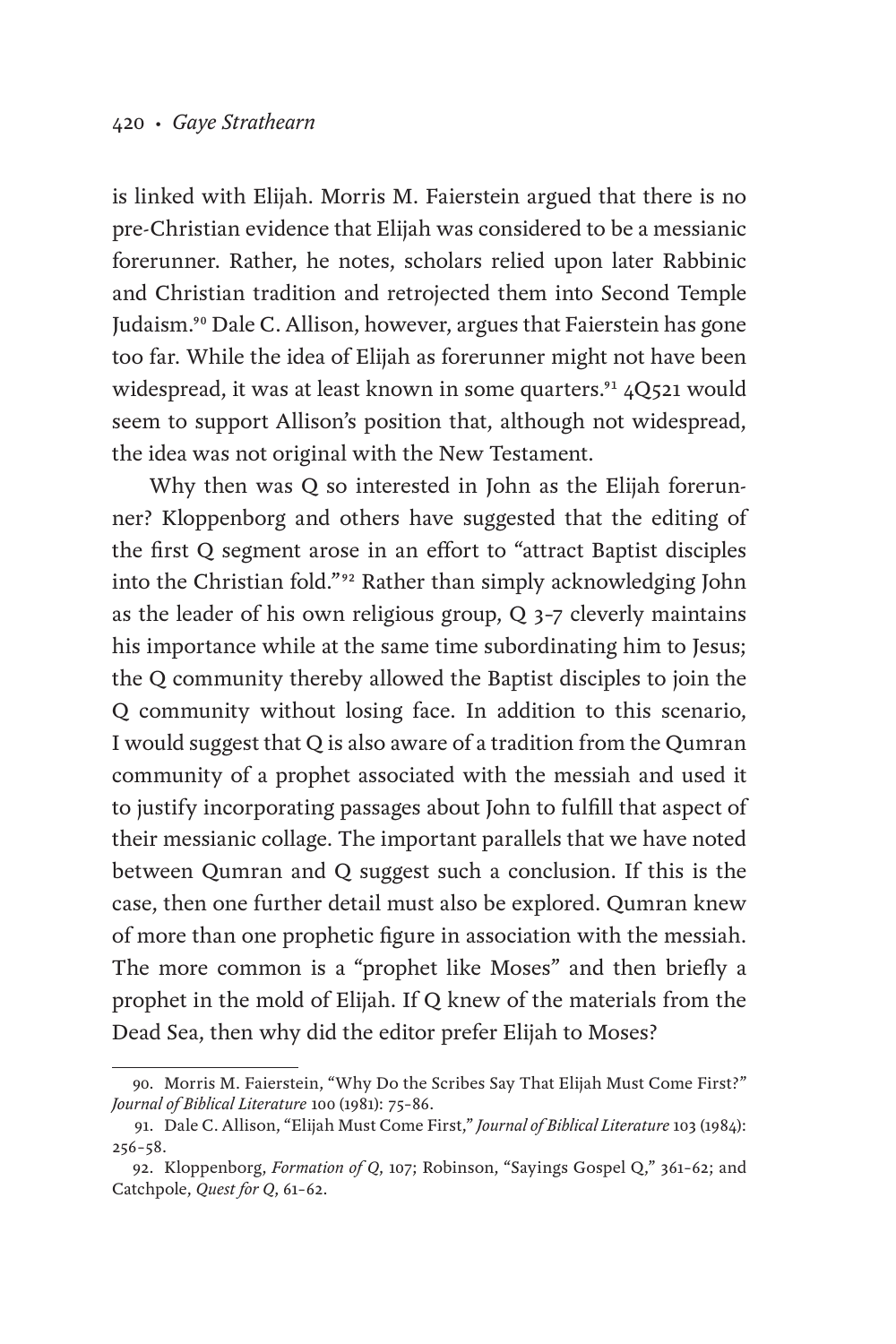The key seems to lie in Malachi's description of Elijah's role and the substance of John the Baptist's message of repentance. Some scholars have understood Malachi 4:5–6 (Heb. 3:23–24) to be a later addition to the text,<sup>93</sup> perhaps referring to a dissolution of family life during the Hellenistic period.<sup>94</sup> Even if this is the case, another level of interpretation other than reconciliation within the nuclear family is possible. The term *fathers* can also be interpreted in relation to the covenant.<sup>95</sup> Throughout the Hebrew Bible the plural term *fathers* usually refers to ancestors—and the quintessential positive ancestors are Abraham, Isaac, and Jacob, who represent the covenant.<sup>96</sup> A return to these fathers represents a return to covenantal status.

This understanding of Elijah in Malachi is particularly appropriate given Elijah's confrontation with the priests of Baal on Mt. Carmel. As Elijah confronted the priests he turned to the people and challenged them: "How long halt ye between two opinions? if the LORD be God, follow him: but if Baal, then follow him" (1 Kings 18:21). Elijah's subsequent dialogue with the Lord shows that he understood his actions with the priests to be a matter of covenantal fidelity (see 1 Kings 19:10, 14). What is interesting is Elijah's prayer after his miraculous quashing of the priests of Baal, "O Yahweh, God of Abraham, Isaac, and Israel, let it be known this day that you are God in Israel, and that I am your servant, and that I have done all these things at your word. Answer me, Yahweh, answer me, that this people may know that you, Yahweh, are God, and that you have *turned their hearts back*" (1 Kings 18:36–37, emphasis added). Although acknowledging Yahweh's power, Elijah's actions that day sought to return the people to the covenant and thus they "turned

<sup>93.</sup> C. C. Torrey, "The Prophecy of 'Malachi,'" *Journal of Biblical Literature* 17 (1898): 7.

<sup>94.</sup> Glazier-McDonald, *Malachi: The Divine Messenger*, 254.

<sup>95.</sup> Andrew E. Hill, *Malachi: A New Translation with Introduction and Commentary* (New York: Doubleday, 1998), 388.

<sup>96.</sup> See, for example, Genesis 48:15–16; Exodus 3:15–16; 4:5; Deuteronomy 1:8; 6:10; 9:5; 29:13; and 30:20.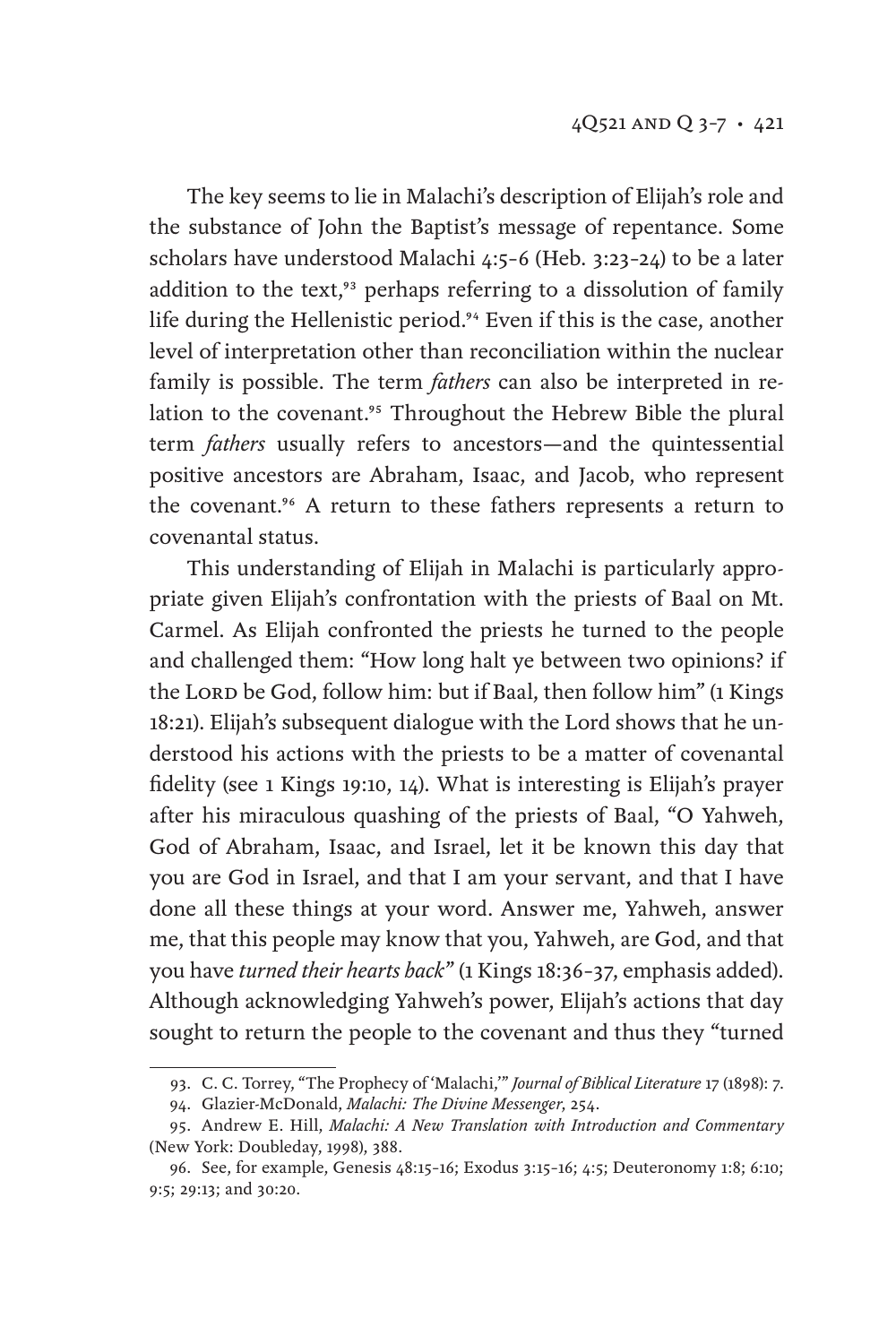their hearts back." Although the word *turned* (*hsbt*) is different from that of Malachi (*hshyb*), the substance of the message is the same. Elijah was therefore the perfect choice for Malachi's prophecy because he was already associated with the turning of hearts.

As we then move to consider why Q preferred the Elijah model over that of Moses, we are reminded of the substance of John the Baptist's imploring with the multitude that they "bear fruit worthy of repentance and do not presume to say to yourselves, 'We have as forefather Abraham!'" (Q 3:8). Jacobson argues that this passage is "probably a redactional addition, integrated into its context by picking up the theme of bearing fruit from Q 3:9."97 If he is correct, then Q's editor is making a specific statement about John's audience—that they refuse the call to repentance by "invoking national privilege,"<sup>98</sup> as epitomized in their appeal to their father Abraham. John's original designation of his audience as a "generation of vipers" counteracts their claims to Abraham. They may well have been lineal descendants of Abraham, but spiritually they were not because their actions did not reflect such. John's cry for repentance could therefore be understood as a cry for a spiritual turning back to Abraham.<sup>99</sup>

One wonders whether the Israelites in 1 Kings 18 reacted similarly to Elijah's condemnation! The fact that Elijah specifically invoked "Yahweh, God of Abraham, Isaac, and all Israel" implies as much; otherwise the invocation would have been meaningless. Thus both Elijah's and John's audiences would have understood the importance of the figure of Abraham in their blood lineage, but neither group was acting as if the covenant of Abraham was the center of their lifestyle. Yahweh through Elijah turned the hearts of the Israelites back, and John the Baptist would do likewise through his

<sup>97.</sup> Jacobson, *First Gospel*, 82.

<sup>98.</sup> John S. Kloppenborg, "The Formation of Q and Antique Instruction Genres," in *Shape of Q*, 145.

<sup>99.</sup> The Hebrew behind the Greek *metanoia* is *shuv*, the same word used for "turning" in Malachi 4:6 (Heb. 3:24).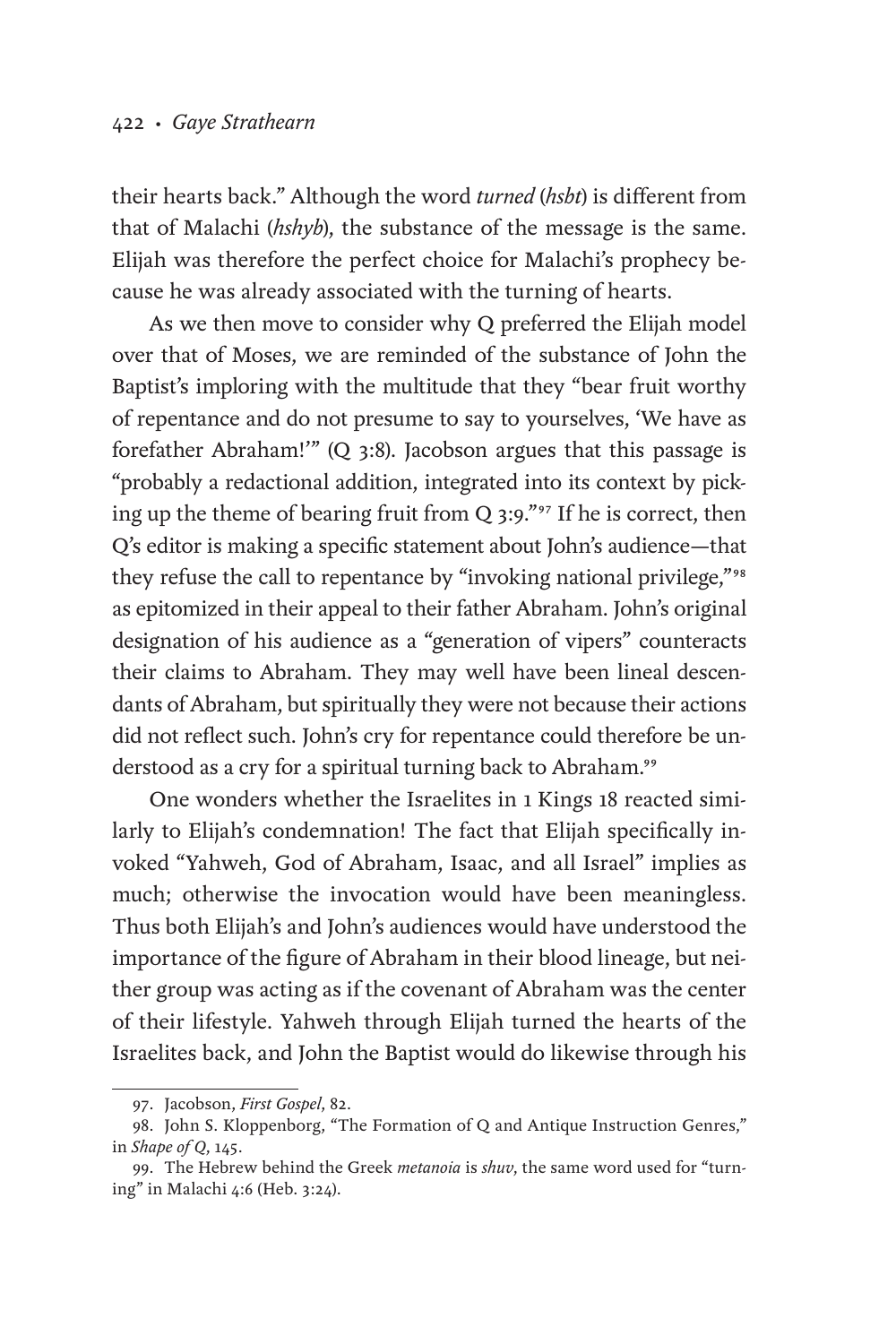cry of repentance. The Q editor could therefore play on this scenario by portraying John as a prophet like Elijah.

### **Conclusion**

It is not, I think, happenstance that in the editorial process the Q editor has incorporated themes that we have noted in relationship to Qumran and specifically 4Q521—that is, the portrayal of a healing and preaching messiah who is associated with a prophetic Elijah figure. Dieter Zeller reminds us that "no OT quotations refer to a wonder-working and preaching messiah," and yet we find here two communities drawing on such a tradition.100 Similarly, Faierstein and Allison remind us that no widespread pre-Christian tradition associated Elijah with the messiah, and yet we here find these same two communities drawing on such a tradition.101 Two possibilities for these occurrences avail themselves. Either both communities were dependent on an otherwise unknown common tradition, or the Q community knew of the Qumran tradition found in 4Q521. If the former, then it seems that these two communities preserve the only attestation to such a tradition. In this paper, I have argued for the latter. Thus Q 7:22 does not represent a direct interpretation of Isaiah, specifically Isaiah 61:1, but an editing of 4Q521's reinterpretation of Isaiah and Psalms.

Josephus informs us that the Essenes were not exclusive to Qumran but dwelled in every city.<sup>102</sup> Presumably that included Galilee, where it would have been possible for them to come into some kind of contact with the Q community.<sup>103</sup> Both the Essenes and the Q community had an understanding of a healing and preaching

<sup>100.</sup> Zeller, "Redactional Processes," 123 n. 32.

<sup>101.</sup> Faierstein, "Why Do the Scribes?" 75–86, and Allison, "Elijah Must Come First," 256–58.

<sup>102.</sup> Josephus, *War* 2.8.4.

<sup>103.</sup> It seems clear that other New Testament authors were familiar with teachings from the Qumran community. James H. Charlesworth, "The Dead Sea Scrolls and the Historical Jesus," in *Jesus and the Dead Sea Scrolls*, ed. James H. Charlesworth (New York: Doubleday, 1992), 1–74.